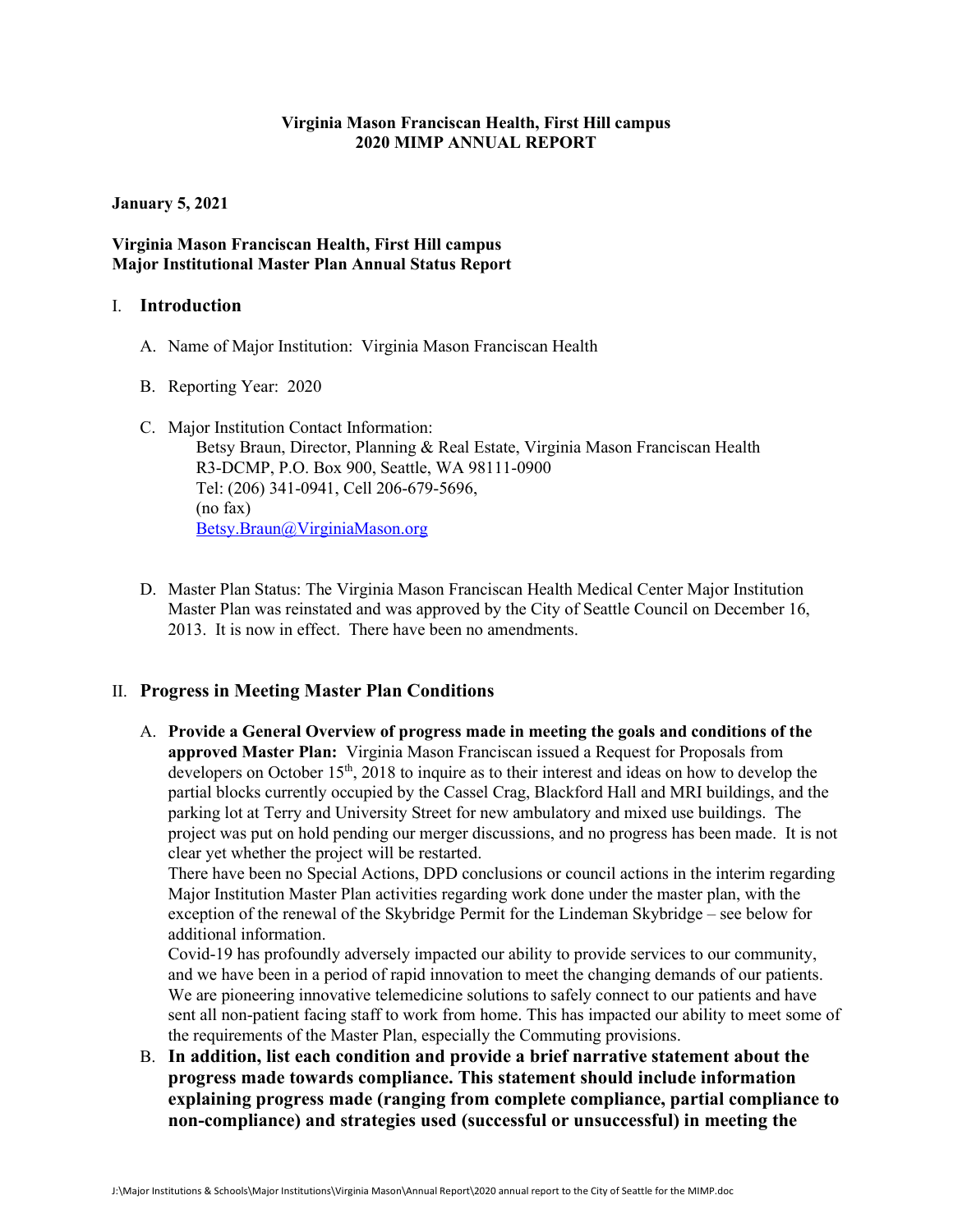# **condition plus, when applicable, what future measures will be pursued to reach compliance.**

| The Council hereby approves the proposed MIMP for<br>Virginia Mason Franciscan Medical Center, Clerk<br>File 311081, subject to the following conditions:                                                                                                                                                                                                                                                                                                                                                                                                                                                                                                                                                                                                                                                                                                                                                                                                                                                                                             | Action Taken in reporting period:                                                                                                                                                  |
|-------------------------------------------------------------------------------------------------------------------------------------------------------------------------------------------------------------------------------------------------------------------------------------------------------------------------------------------------------------------------------------------------------------------------------------------------------------------------------------------------------------------------------------------------------------------------------------------------------------------------------------------------------------------------------------------------------------------------------------------------------------------------------------------------------------------------------------------------------------------------------------------------------------------------------------------------------------------------------------------------------------------------------------------------------|------------------------------------------------------------------------------------------------------------------------------------------------------------------------------------|
| Master Plan<br>1.<br>The Standing Advisory Committee (SAC) will<br>review and comment during the schematic and design<br>stage of all proposed and potential projects intended for<br>submission of applications to the City as follows: Any<br>proposal for a new structure greater than 4,000 square<br>feet or building addition greater than 4,000 square feet;<br>proposed alley vacation petitions; and proposed street use<br>term permits for skybridges. Design and schematics<br>shall include future mechanical rooftop screening. The<br>SAC will use the Design Guidelines checklist (Appendix<br>E) for evaluation of all planned and potential projects<br>outlined in the MIMP.                                                                                                                                                                                                                                                                                                                                                       | Virginia Mason Franciscan has issued<br>its report on the structural condition of<br>the Skybridge to the City, per the<br>requirements, in 2019, and will do so<br>again in 2021. |
| 2.<br>The goal for the TMP is to maintain the employee<br>SOV rate below 30 percent.                                                                                                                                                                                                                                                                                                                                                                                                                                                                                                                                                                                                                                                                                                                                                                                                                                                                                                                                                                  | Please refer to section V below.                                                                                                                                                   |
| 3.<br>Prior to Master Use Permit submittal of the<br>Madison block redevelopment, submit to SDOT for review<br>and acceptance a concept streetscape design plan for the<br>north side of Madison Street between Boren and Terry<br>Avenues. Virginia Mason Franciscan shall submit a draft of<br>the Plan to the SAC for its review and comment concurrent<br>with review by SDOT.<br>The plan shall be consistent with the provisions of the<br>Seattle Right-of-Way Improvements Manual. Elements of<br>the plan must include, but are not limited to: a minimum<br>18-foot-wide sidewalk; street trees and landscaping;<br>continuous facade-mounted overhead weather protection;<br>seating and leaning rails; pedestrian scaled lighting; transit<br>patron amenities, such as real-time bus arrival displays; and<br>wayfinding that directs pedestrians to campus uses and the<br>Bus Rapid Transit on Madison, as well as other transit<br>options, such as the First Hill Street Car and transit<br>connections to Sound Transit light rail. | No action in reporting period                                                                                                                                                      |
| Prior to approval of the first Master Use Permit for<br>4.<br>development under the final MIMP, submit to DPD for<br>review and approval a comprehensive wayfinding plan<br>incorporating entry points to and through the campus for<br>pedestrians, bicyclists and motorists. DPD shall consult with<br>SDOT in its review. Virginia Mason Franciscan shall submit<br>a draft of the Plan to the SAC for its review and comment<br>concurrent with review by SDOT.                                                                                                                                                                                                                                                                                                                                                                                                                                                                                                                                                                                   | No action in reporting period                                                                                                                                                      |
| 5.<br>Virginia Mason Franciscan shall coordinate with                                                                                                                                                                                                                                                                                                                                                                                                                                                                                                                                                                                                                                                                                                                                                                                                                                                                                                                                                                                                 | Please see item F below                                                                                                                                                            |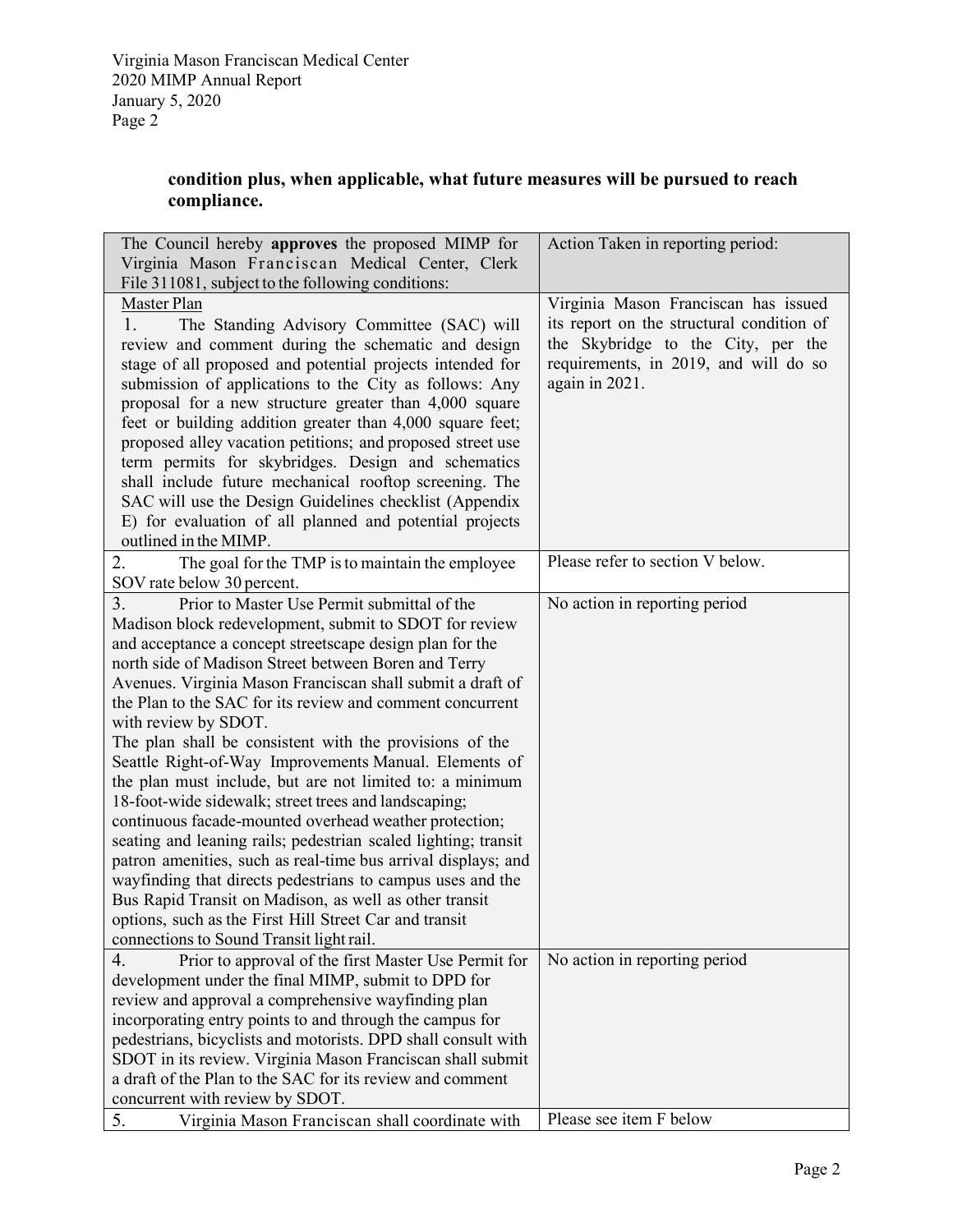| King County Metro to ensure existing transit stops are not                                                             |                                             |
|------------------------------------------------------------------------------------------------------------------------|---------------------------------------------|
| impacted by development                                                                                                |                                             |
| 6.<br>Current transit stops shall be incorporated into                                                                 | No action in reporting period.              |
| street improvement plans that are submitted with                                                                       |                                             |
| development. Amenities, such as benches and landscaping,                                                               |                                             |
| should be provided and maintained by Virginia Mason                                                                    |                                             |
| Franciscan                                                                                                             |                                             |
| 7.<br>Virginia Mason Franciscan shall provide and                                                                      | Virginia Mason Franciscan has located       |
| maintain recycling and trash receptacles at any bus stop                                                               | recycling cans in addition to trash cans at |
| directly abutting Virginia Mason Franciscan development.                                                               | bus stops, but has found that the Public    |
|                                                                                                                        | use both interchangeably, and have had to   |
|                                                                                                                        | dispose of recycling can contents as trash. |
|                                                                                                                        | Also, two have been set on fire and not     |
|                                                                                                                        | replaced. This provision requires           |
|                                                                                                                        | rethinking.                                 |
| 8.<br>Prior to issuance of a Master Use Permit for                                                                     | No action in reporting period               |
| redevelopment of the Lindeman block, Virginia Mason                                                                    |                                             |
| Franciscan shall present the open space plan to the SAC                                                                |                                             |
| and Horizon House for review and comment and obtain                                                                    |                                             |
| DPD approval of the plan. Provision of a total of 10,000                                                               |                                             |
| square feet of open space on this block is a requirement of                                                            |                                             |
| development approval of the plan                                                                                       |                                             |
| 9.<br>In the event a development footprint on the                                                                      | No action in reporting period               |
| Lindeman block would preclude 10,000 square feet of public                                                             |                                             |
| open space on that block, Virginia Mason shall submit a                                                                |                                             |
| plan for review and comment by the SAC that shows                                                                      |                                             |
| Virginia Mason Franciscan's actual open space plan for this                                                            |                                             |
| site and where the remaining open space requirement would                                                              |                                             |
| be provided. Prior to issuance of a Master Use Permit for the                                                          |                                             |
| Lindeman block site, or for any development or addition                                                                |                                             |
| exceeding 4,000 square feet on the site, Virginia Mason<br>Franciscan shall present the open space plan to the SAC for |                                             |
| review and comment and obtain DPD approval of the plan.                                                                |                                             |
| Provision of this open space shall be a requirement of                                                                 |                                             |
| development approval of the plan. Relocation of open space                                                             |                                             |
| from the Lindeman Pavilion block to another location within                                                            |                                             |
| the campus shall include an open space concept plan,                                                                   |                                             |
| including a Shadow Study, for the new location and will be                                                             |                                             |
| reviewed as a minor amendment to the Master Plan.                                                                      |                                             |
| No un-modulated facade shall exceed 110 feet in<br>10.                                                                 | No action in reporting period               |
| length. Modulation shall be achieved by stepping back or                                                               |                                             |
| projecting forward sections of building facades. Modulation                                                            |                                             |
| shall be perceivable at the building block scale, which is                                                             |                                             |
| identified in the Design Guidelines as 200-400 feet.                                                                   |                                             |
| 11.<br>With each Master Use Permit application, and                                                                    | No action in reporting period               |
| each skybridge term permit application, Virginia Mason                                                                 |                                             |
| Franciscan shall provide an updated view corridor analysis                                                             |                                             |
| for that specific project.                                                                                             |                                             |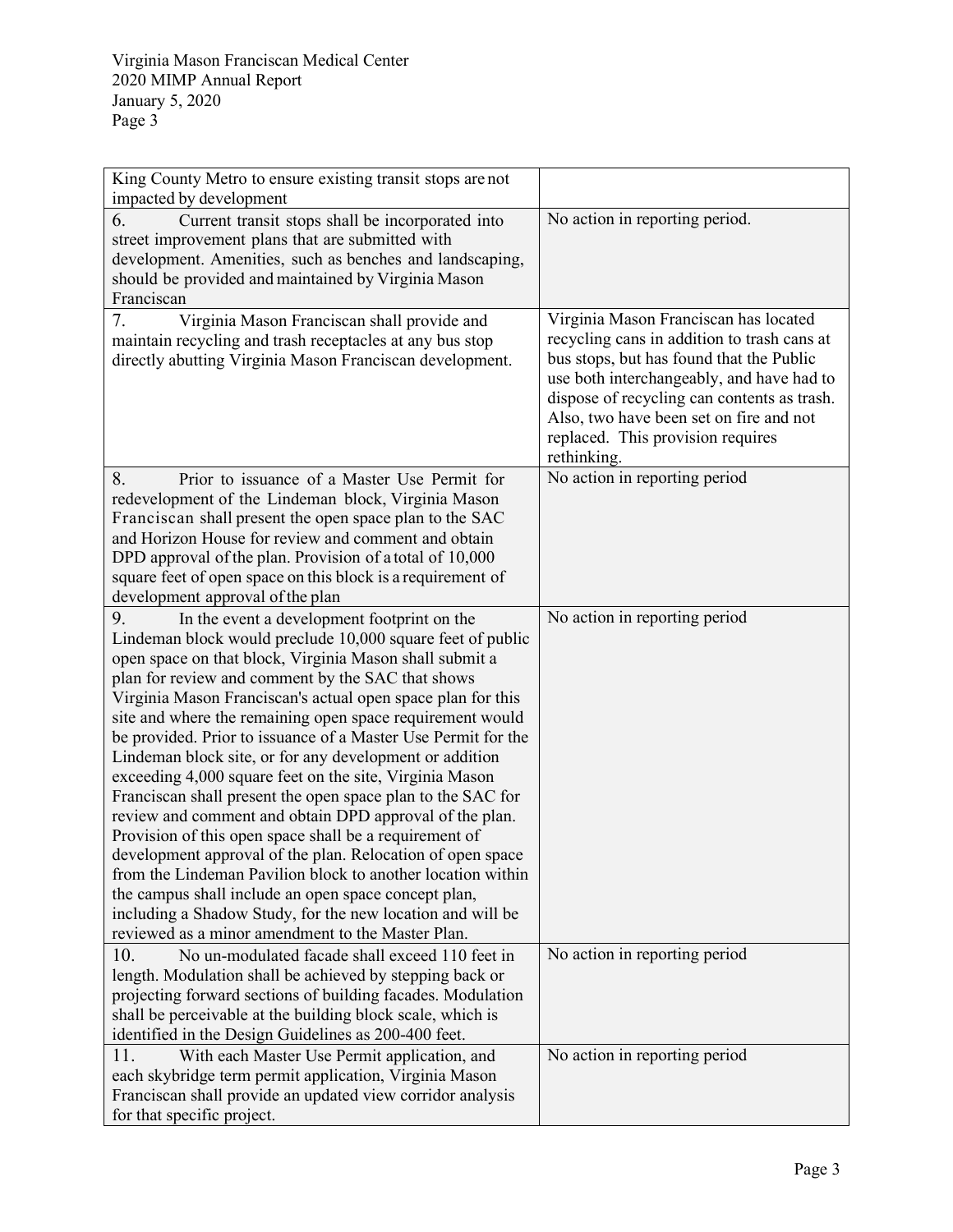| 12.<br>Specific buildings have been conditioned to have        | No action in reporting period             |
|----------------------------------------------------------------|-------------------------------------------|
| lower height limits than MIO 240 (Benaroya Institute,          |                                           |
| Lindeman, Jones Pavilion and the Baroness Hotel).              |                                           |
| Conditioned heights are shown on page 47 of the MIMP.          |                                           |
| Existing buildings, and any future buildings that have not     |                                           |
| been identified in the MIMP, may not exceed the                |                                           |
| conditioned height limits on these sites. Any request to       |                                           |
| change the conditioned heights shall require a major           |                                           |
| amendment to the MIMP.                                         |                                           |
| 13.<br>No new surface parking lots are included in the         | No action in reporting period             |
| MIMP. Any change of use within the MIO to surface              |                                           |
| parking for up to six months shall be considered a minor       |                                           |
| amendment to the MIMP. Such a change of use for a period       |                                           |
| greater than six months shall be considered a major            |                                           |
| amendment.                                                     |                                           |
| 14.<br>For new construction, the mechanical equipment,         | No action in reporting period             |
|                                                                |                                           |
| screening, and penthouses, with the exception of minor         |                                           |
| plumbing and ventilation stacks, may not exceed the MIO        |                                           |
| height limit of 240 feet or the conditioned height, whichever  |                                           |
| is lower.                                                      |                                           |
| 15.<br>With each subsequent Master Use Permit                  | No action in reporting period             |
| application, Virginia Mason Franciscan shall provide an        |                                           |
| analysis of the impacts of parking driveways, loading and      |                                           |
| service area drives, and pick-up/drop- off areas on pedestrian |                                           |
| and vehicular flow on the surrounding sidewalks and streets.   |                                           |
| Appropriate design measures shall be identified and            |                                           |
| implemented to avoid adverse impacts to pedestrians,           |                                           |
| bicyclists and motorists.                                      |                                           |
| 16.<br>Five years after the effective date of the MIMP,        | The next time this will occur is in 2023. |
| and every five years thereafter, Virginia Mason Franciscan     |                                           |
| shall hold a public meeting to review its annual report and    |                                           |
| other information intended to illustrate the status of MIMP    |                                           |
| implementation. The meeting shall be held in conjunction       |                                           |
| with a meeting of the SAC and shall be widely advertised to    |                                           |
| the surrounding community and include the opportunity for      |                                           |
| public comment.                                                |                                           |
| <b>Revisions to MIMP Text</b>                                  | Completed in 2013 during production of    |
|                                                                |                                           |
|                                                                | the final compiled master plan.           |
| 17.<br>Revise page 32, text under Proposed Structure           |                                           |
| Setbacks, Figures 10 and 14 and Table 8 of the Final           |                                           |
| MIMP to state and show graphically that the future             |                                           |
| building located on the Ninth Avenue Garage                    |                                           |
| redevelopment site will have a maximum depth (east/west)       |                                           |
| of 93 feet. The east and west lower and upper level            |                                           |
| building setbacks shall be based on the merits of the          |                                           |
| building design and by balancing the needs of the residents    |                                           |
| to the west and the needs of the pedestrian experience on      |                                           |
| 9th Avenue. A minimum setback of seven feet shall be           |                                           |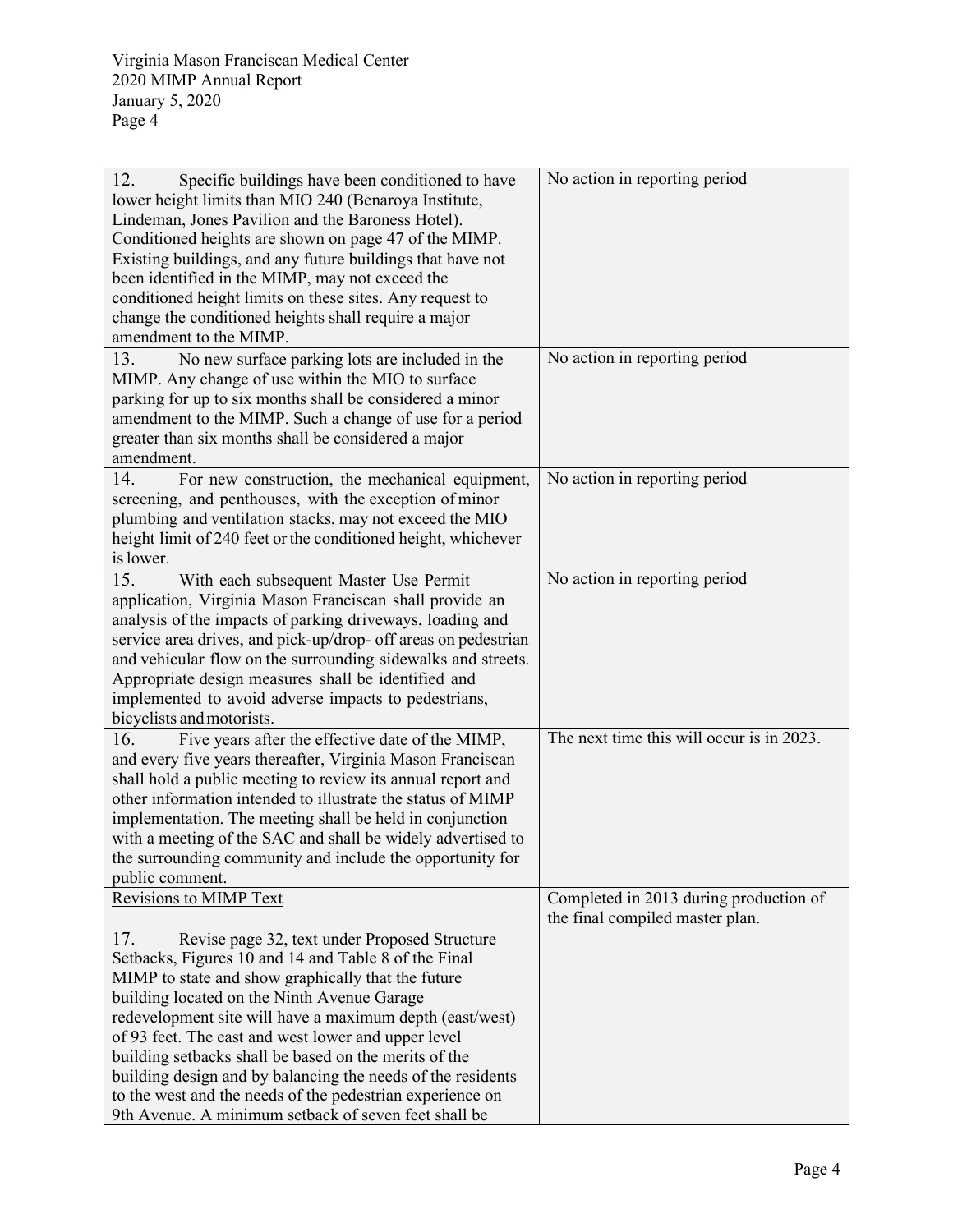| required for portions of the building 45 feet or less in<br>height and 12 feet for portions of the building above 45<br>feet in height.                                                                                                                                                                                                                                                                                                                                                                                                                                                                                                                            |                                                                           |
|--------------------------------------------------------------------------------------------------------------------------------------------------------------------------------------------------------------------------------------------------------------------------------------------------------------------------------------------------------------------------------------------------------------------------------------------------------------------------------------------------------------------------------------------------------------------------------------------------------------------------------------------------------------------|---------------------------------------------------------------------------|
| 18.<br>Revise Figure 10 (page 34 of MIMP) to remove<br>the area that appears to be an alley but is actually an existing<br>driveway, and correct the setbacks shown on the east side of<br>the Cassel Crag/Blackford Hall site to 7' for portions of<br>building <45' and 20' for portions of building >45'.                                                                                                                                                                                                                                                                                                                                                       | Completed in 2013 during production of<br>the final compiled master plan. |
| 19.<br>Revise Figure 12 (page 37 of MIMP) to remove<br>the notation of "alley" on the east side of the Cassel<br>Crag/Blackford Hall site. The area is an existing driveway.                                                                                                                                                                                                                                                                                                                                                                                                                                                                                       | Completed in 2013 during production of<br>the final compiled master plan. |
| 20.<br>Revise Table 6 (page 37 of MIMP) Proposed<br>Building Setbacks - Cassel Crag/Blackford Hall Block, row<br>labeled "Abutting an Alley". Replace this label with<br>"Abutting an Interior Lot Line". The Code language shall<br>read "Land Use Code requires 7' average/5' minimum<br>setback for portions of buildings <45' in height and 20' for<br>portions of buildings >45' in height". The "Street/Avenue"<br>column shall be changed from "Alley" to "Interior Lot Line".<br>In the columns under Virginia Mason Franciscan's proposal,<br>change "O" to "7" feet for portions of structure <45' and<br>change "10" to "20" feet for portions $>45'$ . | Completed in 2013 during production of<br>the final compiled master plan. |
| 21.<br>On page 50 of the MIMP under Street-Level Uses<br>and Facades in NC zones, the last sentence of the second<br>paragraph shall be amended as follows:<br>"If the proposed expansion to include the 1000 Madison                                                                                                                                                                                                                                                                                                                                                                                                                                              | Completed in 2013 during production of<br>the final compiled master plan. |
| block is approved, Virginia Mason Franciscan intends to<br>consider any of the following uses for potential location at<br>street level along Madison Street and the portions of Boren<br>and Terry Avenues within the NC-3 zoning and would be in<br>compliance with the underlying zoning: medical services<br>such as optical, eating and drinking establishments, retail<br>sales and services, indoor sports and recreation, or perhaps<br>lodging uses or additional open space."                                                                                                                                                                            |                                                                           |
| On page 54, the fourth sentence of the third full<br>22.<br>paragraph shall be amended as follows:                                                                                                                                                                                                                                                                                                                                                                                                                                                                                                                                                                 | Completed in 2013 during production of<br>the final compiled master plan. |
| "The average life of a street tree in Seattle is approximately<br>15 years, demonstrating an ongoing need for Virginia Mason<br>Franciscan to be is committed to maintaining mature street<br>trees where possible and replacing trees as needed over time                                                                                                                                                                                                                                                                                                                                                                                                         |                                                                           |
| 23.<br>On page 79, the second sentence of the last<br>paragraph in the description of the Chasselton Court<br>Apartments shall be corrected as follows:<br>"The majority of the apartments are studio apartments (55)<br>units) with -six-seven one-bedroom apartments."                                                                                                                                                                                                                                                                                                                                                                                           | Completed in 2013 during production of<br>the final compiled master plan. |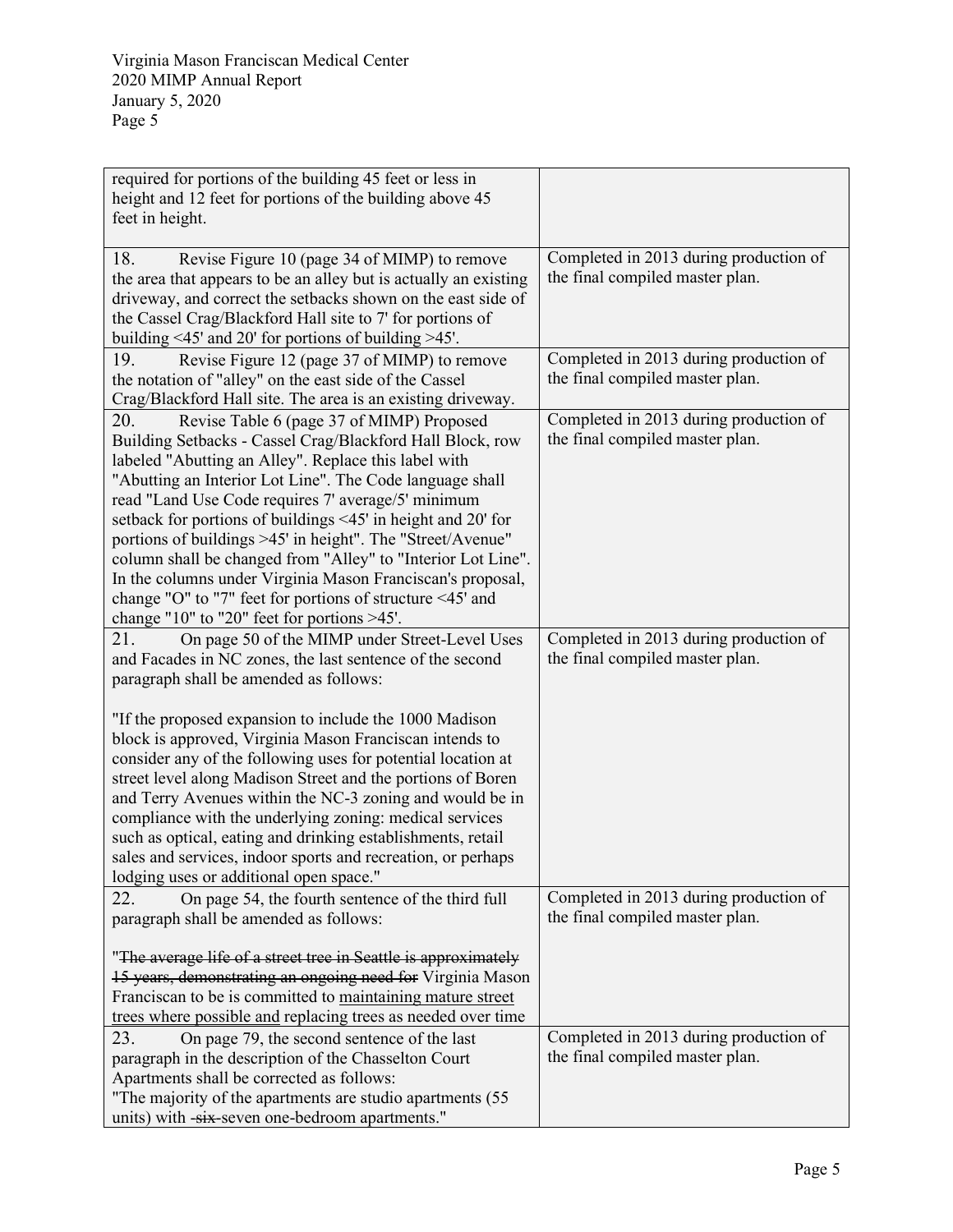| 24.<br>On page 80, the description of Virginia Mason                                                    | Completed in 2013 during production of                                         |
|---------------------------------------------------------------------------------------------------------|--------------------------------------------------------------------------------|
| Franciscan's housing replacement proposal shall be replaced                                             | the final compiled master plan.                                                |
| with the following:                                                                                     |                                                                                |
|                                                                                                         |                                                                                |
| Virginia Mason Franciscan's housing replacement                                                         |                                                                                |
| shall:                                                                                                  |                                                                                |
|                                                                                                         |                                                                                |
| Provide a minimum number of units                                                                       |                                                                                |
| equal to the number of units in the                                                                     |                                                                                |
| Chasselton Court apartments (62 units);                                                                 |                                                                                |
| Provide no fewer than seven one-                                                                        |                                                                                |
| bedroom units and no units smaller than                                                                 |                                                                                |
| the size of the studio units in the                                                                     |                                                                                |
| Chasselton Court apartments;                                                                            |                                                                                |
| Include a minimum of 31,868 net                                                                         |                                                                                |
| rentable square feet, equivalent to that                                                                |                                                                                |
| in the Chasselton Courtapartments;                                                                      |                                                                                |
| Be of a construction quality equal to or<br>$\bullet$                                                   |                                                                                |
| greater than that in the Chasselton Court                                                               |                                                                                |
| apartment units; and                                                                                    |                                                                                |
| Be located within the greater First Hill                                                                |                                                                                |
| defined as the<br>neighborhood,<br>area                                                                 |                                                                                |
| between Interstate Highway 5 on the                                                                     |                                                                                |
| west, Pike Street on the north, 12th                                                                    |                                                                                |
| Avenue and Boren Avenue on the east,                                                                    |                                                                                |
| and the south boundary of Yesler Terrace                                                                |                                                                                |
| on the south, as shown outlined in a                                                                    |                                                                                |
| broken black line on Figure 1 at page four                                                              |                                                                                |
| of the MIMP.                                                                                            |                                                                                |
| Revisions to Design Guidelines (Appendix E)<br>25.<br>On page 44, the following sentence shall be added | Completed in 2013 during production of<br>the final compiled design guidelines |
| at the beginning of the first paragraph on the right side of the                                        |                                                                                |
| graphic: "The views of upper level facades are of great                                                 |                                                                                |
| importance to residents in surrounding high-rise buildings."                                            |                                                                                |
| 26.<br>On page 45, amend 2.b "Multiple Views," as                                                       | Completed in 2013 during production of                                         |
| follows:                                                                                                | the final compiled design guidelines                                           |
|                                                                                                         |                                                                                |
| Design buildings, including rooftops, street level facades,                                             |                                                                                |
| and upper level facades with consideration of how they                                                  |                                                                                |
| will appear to viewers from surrounding residential                                                     |                                                                                |
| buildings, non-motorized travelers at street level, and                                                 |                                                                                |
| motorized travelers.                                                                                    |                                                                                |
| On page 74, under 5.a, "Consider the building<br>27.                                                    | Completed in 2013 during production of                                         |
| from multiple vantage points," add "Views of Upper Level                                                | the final compiled design guidelines                                           |
| Facades".                                                                                               |                                                                                |
| Recommended Conditions - Rezone                                                                         | No action in reporting period                                                  |
| 28.<br>The underlying street-level development                                                          |                                                                                |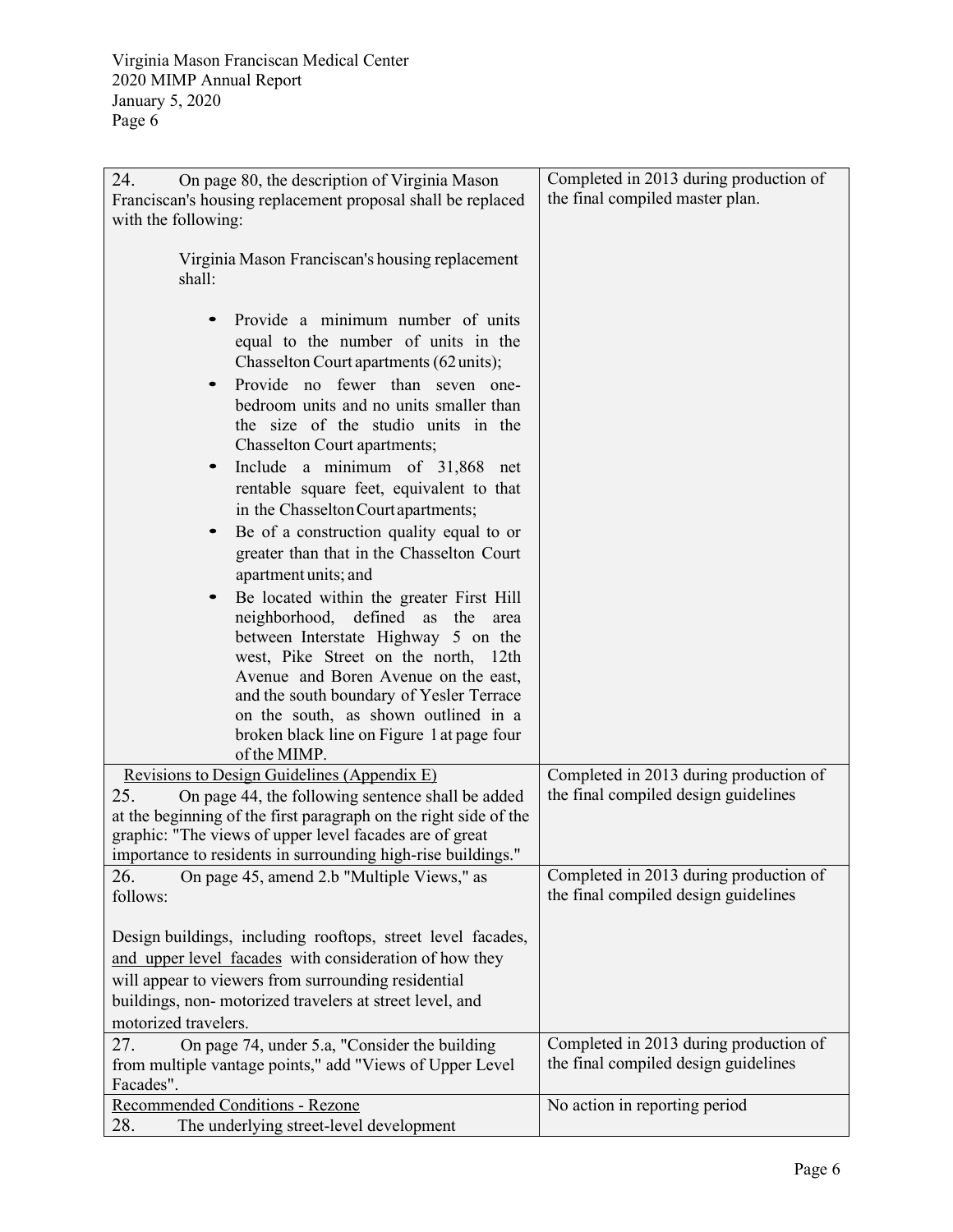| standards for commercial zones shall apply, per SMC<br>23.47A.008, to all street-facing facades in the underlying<br>NC3-160 Pedestrian designated zones including Madison<br>Street and portions of Boren and Terry Avenues.<br>29.<br>In the event that development occurs along<br>Madison Street, all existing businesses facing termination of<br>leases and relocation shall: 1) be provided assistance from<br>both the City of Seattle Office of Economic Development<br>and Virginia Mason Franciscan to identify available spaces<br>in the surrounding areas for permanent or interim relocation;<br>and 2) receive advance notice of the availability of lease<br>space in the completed development. Virginia Mason<br>Franciscan is encouraged to continue leasing the existing<br>commercial structures on the 1000 Madison Block until they<br>are demolished for new construction. | The 1000 Madison block retail stores are<br>now 100% leased. Covid-19 closures have<br>temporarily closed the Hideout on Boren<br>Ave, as it is a bar with no food service,<br>and does not meet the state-mandated<br>requirements for reopening. The other<br>business are working at reduced capacity. |
|-----------------------------------------------------------------------------------------------------------------------------------------------------------------------------------------------------------------------------------------------------------------------------------------------------------------------------------------------------------------------------------------------------------------------------------------------------------------------------------------------------------------------------------------------------------------------------------------------------------------------------------------------------------------------------------------------------------------------------------------------------------------------------------------------------------------------------------------------------------------------------------------------------|-----------------------------------------------------------------------------------------------------------------------------------------------------------------------------------------------------------------------------------------------------------------------------------------------------------|
| 30.<br>Before Virginia Mason Franciscan may receive a<br>permit to demolish the Chasselton or change the use of the<br>Chasselton to a non-residential major institution use, DPD<br>must find that Virginia Mason Franciscan has performed<br>either of the following two options:                                                                                                                                                                                                                                                                                                                                                                                                                                                                                                                                                                                                                 | Virginia Mason Franciscan elected to<br>execute the payment option in 2015 and<br>has satisfied this requirement. No further<br>action in reporting period.                                                                                                                                               |
| Virginia Mason Franciscan has submitted or<br>a.<br>caused to be submitted a building permit application or<br>applications for the construction of comparable housing to<br>replace the housing in the Chasselton. The building permit<br>application(s) for the replacement housing project(s) may<br>not include projects that were the subject of a MUP<br>application submitted to DPD prior to Council approval of<br>the MIMP. Minor involvement by Virginia Mason<br>Franciscan in the housing project, such as merely adding<br>Virginia Mason Franciscan's name to a permit application<br>for a housing project, does not satisfy Virginia Mason<br>Franciscan's obligation under this option. If Virginia Mason<br>Franciscan chooses performance option a, it is encouraged<br>to:                                                                                                     |                                                                                                                                                                                                                                                                                                           |
| Contribute to the housing replacement<br>project in a manner that will assure that at least 10%<br>of the units (i.e., a number equal to 10% of the<br>demolished units, or a total of 7 units) will be rented<br>for at least 10 years at rates affordable to persons<br>earning less than 80% of the median area income;<br>and                                                                                                                                                                                                                                                                                                                                                                                                                                                                                                                                                                   |                                                                                                                                                                                                                                                                                                           |
| Utilize a design that allows the project<br>to compete effectively for public and private<br>affordable housing grants and loans. This design<br>provision is not intended to discourage creative<br>solutions, such as siting affordable units in high-rise<br>buildings otherwise containing market rate housing.<br>Virginia Mason Franciscan may not receive credit in                                                                                                                                                                                                                                                                                                                                                                                                                                                                                                                          |                                                                                                                                                                                                                                                                                                           |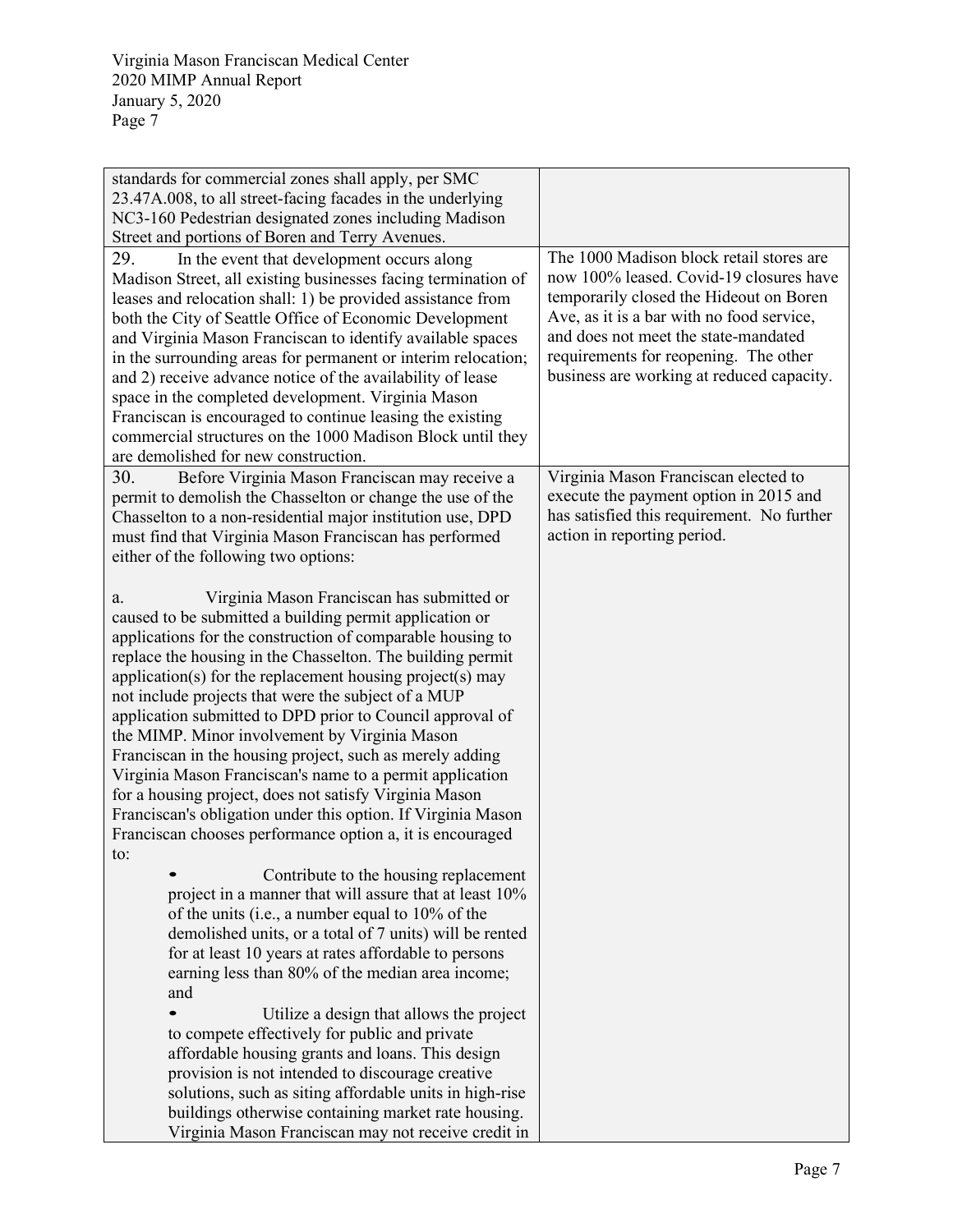> fulfillment of the housing replacement requirement for any portion of the housing replacement cost that is financed by City funds. However, any City funds spent in excess of construction costs to provide affordability in what would otherwise be marke t -rate replacement units (i.e., to "buy down" rents in the completed building), shall not disqualify units as replacement housing under this condition.

b. Virginia Mason Franciscan has paid the City of Seattle to finance the construction of comparable replacement housing. Payment to the City under this option b shall be subject to the provisions of the City's Consolidated Plan for Housing and Community Development and the City's Housing Levy Administrative and Financial Plan in existence at the time the City assists in financing the replacement housing. The Office of Housing shall devote all funds provided by Virginia Mason Franciscan under this option b to a project or projects within the greater First Hill Neighborhood. Under this option b, Virginia Mason Franciscan may elect either:<br>Within two years of MIMP approval,

- to pay the City of Seattle \$4,460,000 to help fund the construction of comparable replacement housing; or
- More than two years after final MIMP approval, to pay the City of Seattle 35% of the estimated cost of constructing the comparable replacement housing. The estimated cost shall be determined by DPD and the Office of Housing based on at least two development pro formas prepared by an individual(s) with demonstrated expertise in real estate financing or development. The determination of the estimated cost by DPD and the Office of Housing is final and not subject to appeal.

For purposes of performance option and of performance option b, the replacement housing must:

- a. Provide a minimum number of units equal to the number of units in the Chasselton Court apartments (62 units);
- b. Provide no fewer than seven one -bedroom units and no units smaller than the size of the studio units in the Chasselton Court apartments;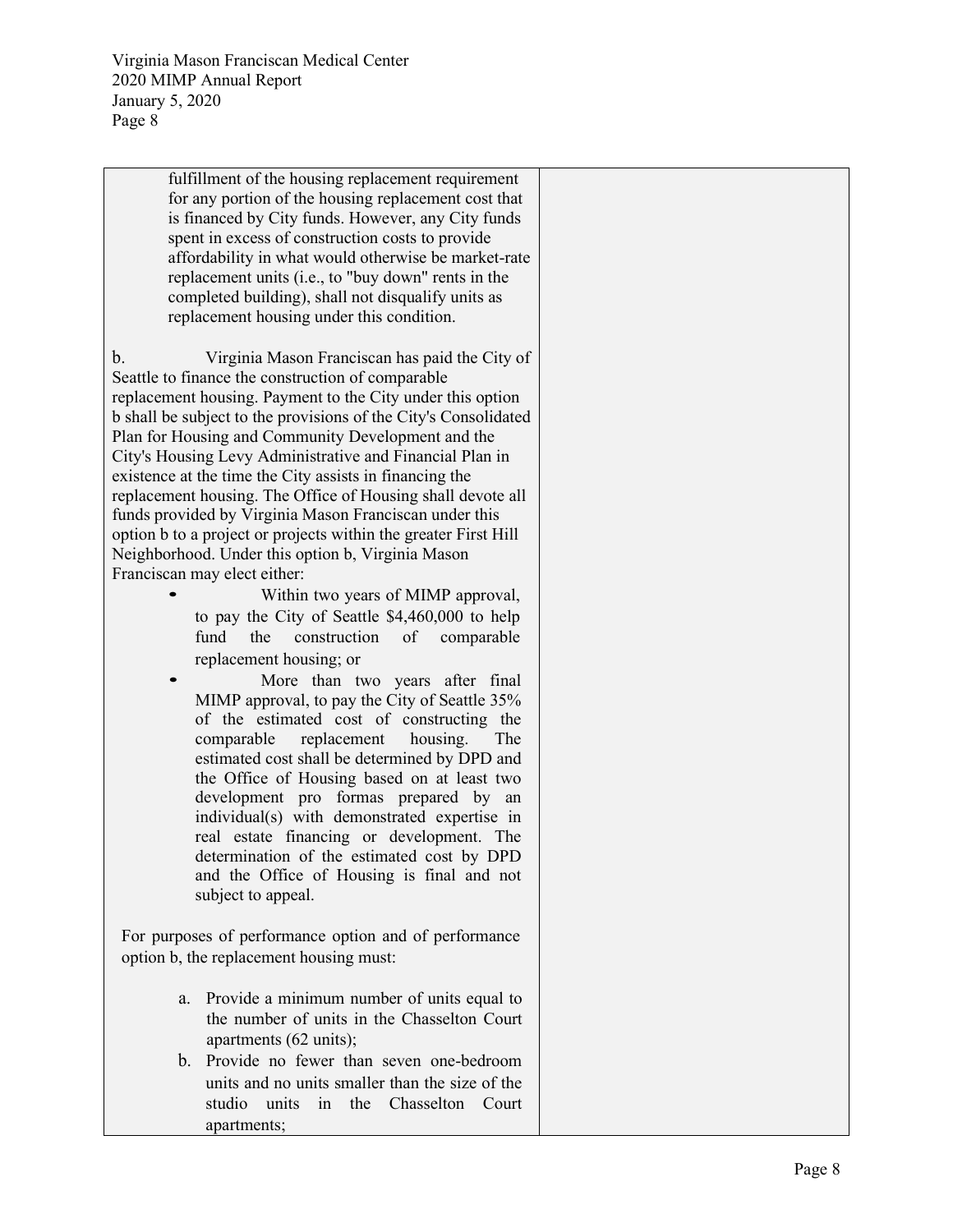| c.  | Include a minimum of 31,868 net rentable                   |                               |
|-----|------------------------------------------------------------|-------------------------------|
|     | square feet, equivalent to that in the                     |                               |
|     | Chasselton Court apartments;                               |                               |
|     | d. Be of a construction quality equal to or                |                               |
|     | greater than that in the Chasselton Court                  |                               |
|     | apartment units; and                                       |                               |
| e.  | Be located within the greater First Hill                   |                               |
|     | neighborhood, defined as the area between                  |                               |
|     | Interstate Highway 5 on the west, Pike Street              |                               |
|     | on the north, 12th Avenue and Boren Avenue                 |                               |
|     | on the east, and the south boundary of Yesler              |                               |
|     | Terrace on the south, as shown outlined in a               |                               |
|     | broken black line on Figure 1 at page four of              |                               |
|     | the MIMP.                                                  |                               |
|     |                                                            |                               |
|     | DPD shall submit all proposals for replacement housing     |                               |
|     | to the Standing Advisory Committee for review and          |                               |
|     | comment. At the discretion of the City, the submittal may  |                               |
|     | exclude financing details and related information.         |                               |
|     | During Construction for Future Development - Air Quality   | No action in reporting period |
|     |                                                            |                               |
| 31. | Site development would adhere to Puget Sound               |                               |
|     | Clean Air Agency's regulations and the City's construction |                               |
|     | best practices regarding demolition activity and fugitive  |                               |
|     | dust em1ss10ns, including the following:                   |                               |
| a.  | As necessary during demolition, excavation,                |                               |
|     | and construction, sprinkle debris and exposed              |                               |
|     | areas to control dust;                                     |                               |
|     | b. As necessary, cover or wet transported earth            |                               |
|     | material;                                                  |                               |
|     | c. Provide quarry spall areas on-site prior to             |                               |
|     | construction vehicles exiting the site;                    |                               |
|     | d. Wash truck tires and undercarriages prior to            |                               |
|     | trucks traveling on City streets;                          |                               |
| e.  | Promptly sweep earth tracked or spilled onto               |                               |
|     | City streets;                                              |                               |
| f.  | monitor truck loads and routes to minimize                 |                               |
|     | dust-related impacts;                                      |                               |
| g.  | Use well-maintained construction equipment                 |                               |
|     | and vehicles to reduce emissions from such                 |                               |
|     | equipment and construction-related trucks;                 |                               |
| h.  | Avoid prolonged periods of vehicle idling; and,            |                               |
| Ι.  | Schedule the delivery and removal of                       |                               |
|     | construction materials and heavy equipment                 |                               |
|     | to minimize congestion during peak travel                  |                               |
|     | time associated with adjacent streets.                     |                               |
|     | During Construction for Future Development - Noise         | No action in reporting period |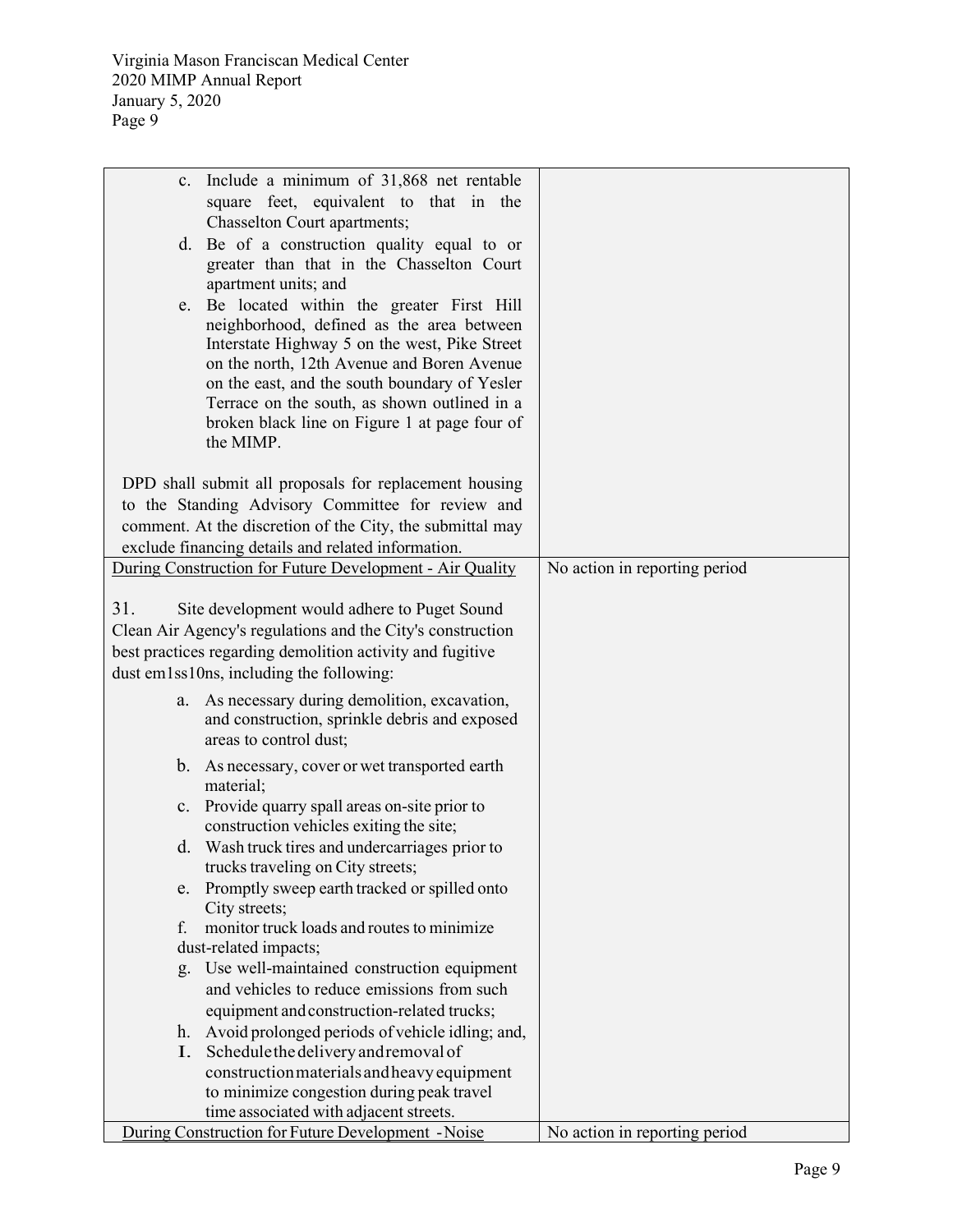32. A Construction Management Plan (CMP) shall be provided with each development proposal. The CMP would be coordinated with the DPD Noise Abatement Office (DPD), SDOT and VMMC. The Construction Management Plan shall be included in any information provided to the SAC for any new structure greater than 4,000 square feet or building addition greater than 4,000 square feet. The following elements shall be included in the CMP if applicable. The plan would include the following elements:

- a. Construction Communication Plan Prior to the initiation of the first major project under the Plan, Virginia Mason Franciscan , in close coordination with the Standing Advisory Committee, shall develop an overall construction communication plan. This plan shall include a Contact person and Community Liaison. The Chair of the Standing Advisory Committee will also be included in the Construction Communication Plan associated with site-specific development along with the Contact person and Community Liaison .
- b. Construction Hours and Sensitive Receivers - identify demolition and construction activities within permissible construction hours.
- c. Construction Noise Requirements all demolition and construction activities shall conform to the Noise Ordinance, except as approved through the variance process.
- d. Measures to Minimize Noise Impacts list of measures to be implemented to reduce or prevent noise impacts during demolition and construction activities during standard and non -standard working hours. Construction Milestones - a description of the various phases of demolition and construction, including a description of noise and traffic generators, and anticipated construction hours for each phase.
- f. Construction Noise Management identify techniques to minimize demolition and construction noise including: timing restrictions, noise reduction construction technologies, process modifications. These techniques may go beyond code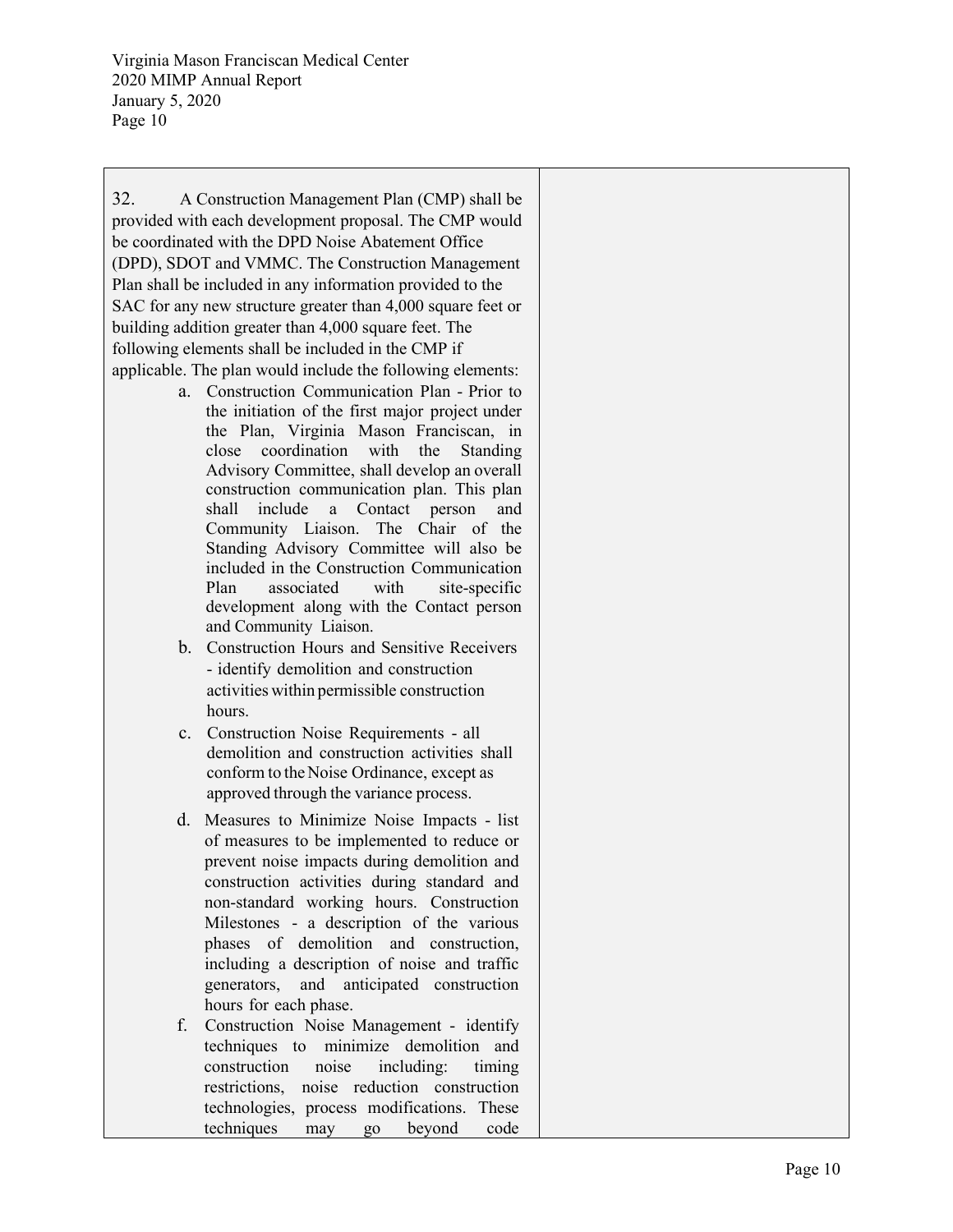> requirements and could include the following: • Using properly sized and maintained

- mufflers, engine intake silencers, engine enclosures, and turning off idle equipment . Constructio n contracts can specify that mufflers be in good working order and that engine enclosures be used on equipment when the engine is the dominant source of noise.
- Stationary equipment could be placed as far away from sensitive receiving locations as possible. Where this is infeasible, or where noise impacts re still significant, portable noise barriers could be placed around the equipment with the opening directed away from the sensitive receiving property. These measures are especially effective for engines used in pumps, compressors, welding machines, and similar equipment that operate continuously and contribute to high, steady background noise levels. In addition to providing about a 10 dBA reduction in equivalent sound levels, the portable barriers demonstrate to the public the contractor's commitment to minimizing noise impacts during construction.
- Substituting hydraulic or electric models for welding and impact tools such as jack hammers, rock drills and pavement breakers where feasible could reduce construction and demolition noise. Electric pumps could be specified if pumps are required.
- Although, as safety warning devices back -up alarms are exempt from noise ordinances, these devices emit some of the most annoying sounds from a construction site. One potential mitigation measure would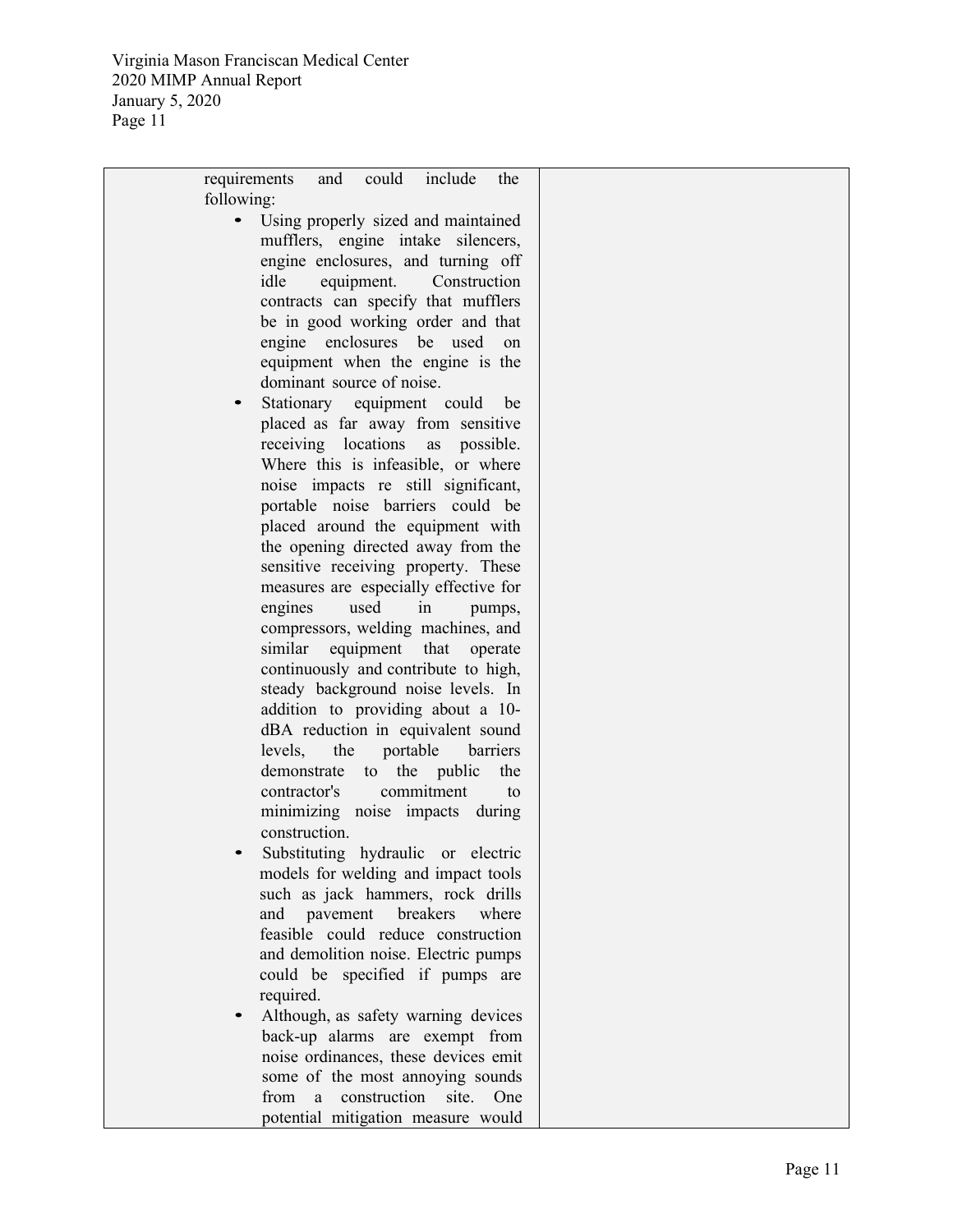> be to ensure that all equipment required to use backup alarms utilize ambient -sensing alarms that broadcast a warning sound loud enough to be heard over background noise - - but without having to use a preset, maximum volume. An even better alternative would be to use fixed volume or ambient -sensing broadband backup alarms instead of typical pure tone alarms. Broadband alarms have been found to be very effective in reducing annoying noise from construction sites . Requiring operators to lift rather than drag materials wherever feasible can also minimize noise from material handling.

Construction staging areas expected to be in use for more than a few weeks should be placed as far as possible from sensitive receivers, particularly residences. Likewise, in areas where construction would occur within about 200 ft. of existing uses (such as residences, schools/classrooms, and noisesensitive businesses), effective noise control measures (possibly outlined in a construction noise management plan) should be employed to minimize the potential for noise impacts. In addition to placing noise producing equipment as far as possible from homes and businesses, such control could include using quiet equipment and temporary noise barriers t o shield sensitive uses and orienting the work areas to minimize noise transmission to sensitive off- site locations. Although the overall construction sound levels will vary with the type of equipment used, common sense distance attenuation should be applied. Additionally, effort could be made by VMMC to plan the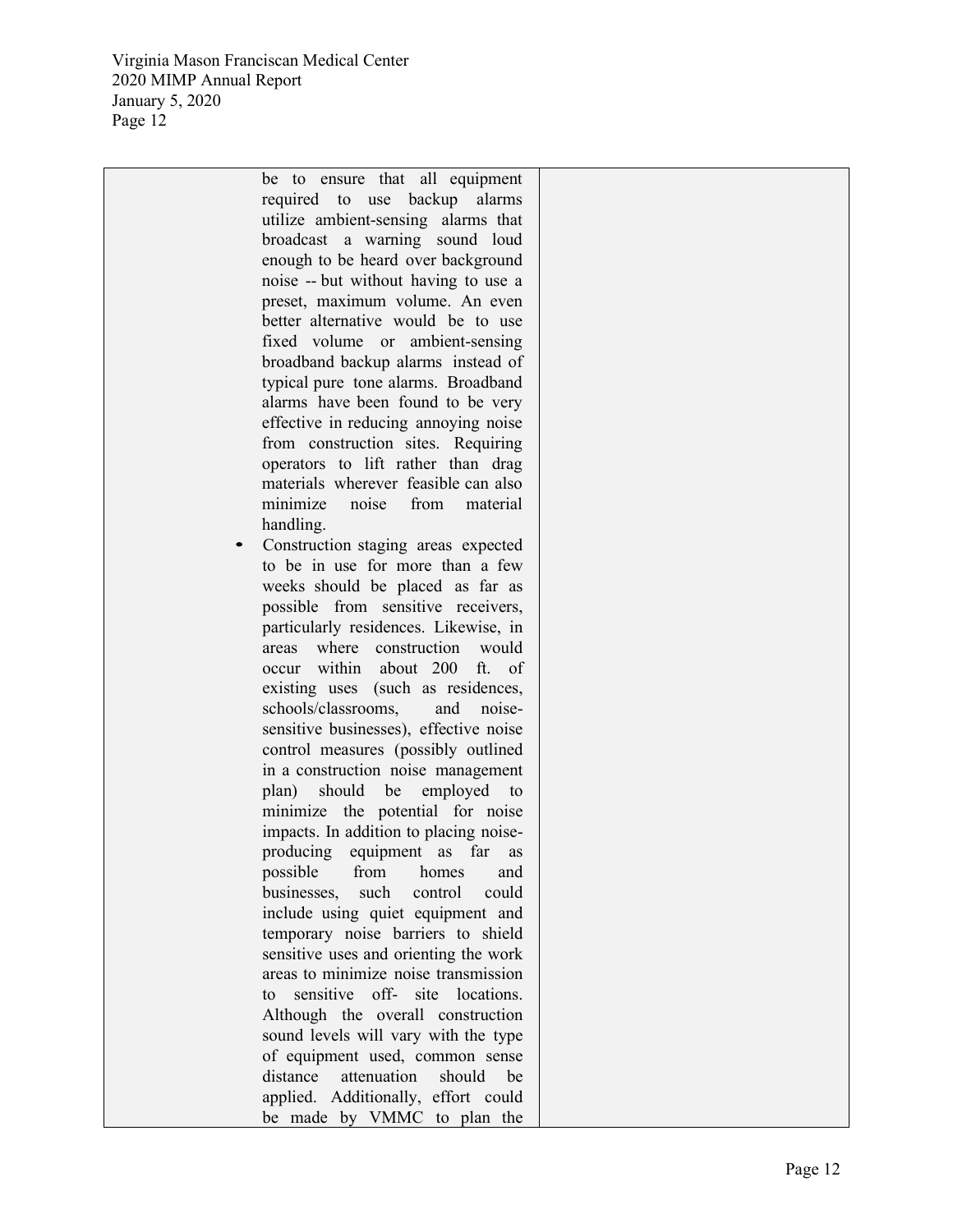| construction schedule to the extent                            |                               |
|----------------------------------------------------------------|-------------------------------|
| feasible<br>with<br>nearby<br>sensitive                        |                               |
| avoid the<br>receivers to<br>loudest                           |                               |
| activities (e.g., demolition or jack-                          |                               |
| during<br>hammering)<br>the<br>most                            |                               |
| sensitive time periods (10 PM to 7                             |                               |
| AM weekdays, 10 PM to 9 AM                                     |                               |
| weekends). A construction noise                                |                               |
| management plan would again be an                              |                               |
| appropriate location to identify                               |                               |
| these types<br>of conflicts<br>and                             |                               |
| establish less- intrusive construction                         |                               |
|                                                                |                               |
| schedules.                                                     |                               |
| During Construction for Future Development - Historic          | No action in reporting period |
| Resource                                                       |                               |
| 33.<br>Care should be taken in order to avoid structural       |                               |
| damage to nearby buildings that could occur due to             |                               |
| construction-related vibrations and/or earthwork.              |                               |
| Excavation, earthwork, pile driving etc. should be designed    |                               |
| and/or monitored to minimize and/or immediately address        |                               |
| any such impacts to historic properties. Monitoring could      |                               |
| include crack monitors, periodic observation, and              |                               |
| photography to document the structural integrity of            |                               |
| historic buildings and determine whether there was             |                               |
| resulting damage of interior or exterior finishes, or          |                               |
| exterior masonry and/or framing. If such damage                |                               |
| occurred, repairs should be made to the affected               |                               |
| buildings.                                                     |                               |
| 34.<br>Care should be taken in order to avoid or limit the     | No action in reporting period |
| introduction of atmospheric elements that could alter          |                               |
| and/or potentially damage historic building fabric or          |                               |
| architectural features of historic resources. Construction     |                               |
| activity could be monitored in order to prevent and address    |                               |
| any such impacts to historic properties. Dust control measures |                               |
| would be implemented.                                          |                               |
| During Construction for Future Development - Traffic and       | No action in reporting period |
| Parking                                                        |                               |
|                                                                |                               |
| 35.<br>Development and Implementation of a                     |                               |
| Construction Management Plan (CMP) for proposals that          |                               |
| require demolition and/or construction that affects on or off- |                               |
| site parking, existing pedestrian, bicycle, and vehicular      |                               |
| circulation patterns or transit routes or stops. The CMP       |                               |
| would be coordinated with DPD, SDOT and VMMC. The              |                               |
| following elements shall be included in the CMP, if            |                               |
| applicable:                                                    |                               |
|                                                                |                               |
| Construction<br>Parking<br>Management<br>a.                    |                               |
|                                                                |                               |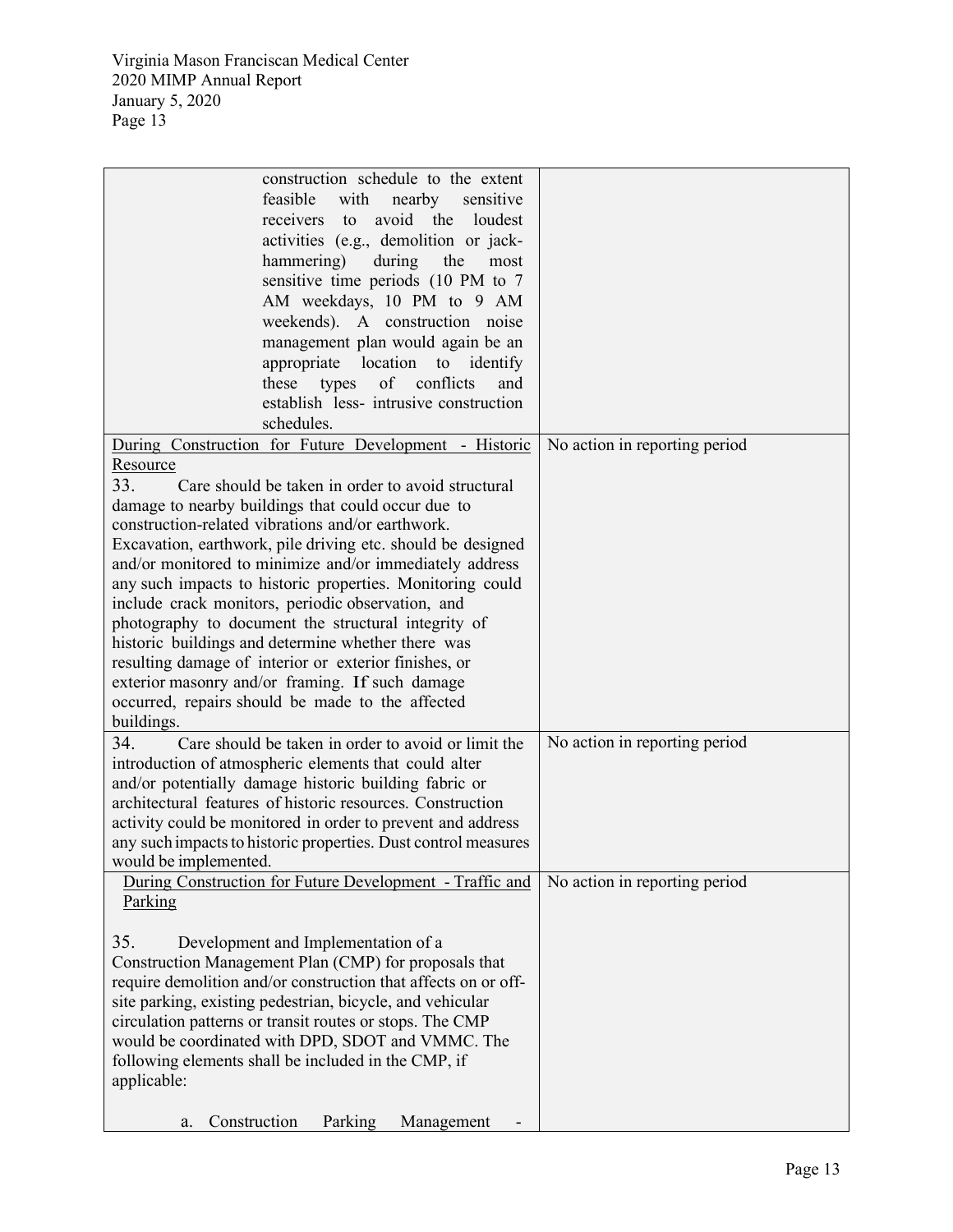> Implementation of a construction parking management program to identify off-site parking supplies for construction workers and minimize impacts to VMMC parking supplies and surroundin g public parking supplies.

- b. Construction Traffic/Street and Sidewalk Closures - demolition, earthwork excavating, concrete and other truck routing plans will be developed and submitted for approval through SDOT for site-specific development. Truck routing p lans may include limitations on hauling of debris, earth and construction materials during peak hours. Traffic and pedestrian control signage and flaggers will be used as necessary to facilitate traffic and pedestrian flow per the requirements of any stree t use permit issued by SDOT. Sidewalk closures maybe required to protect the public or provide site access during construction. If such closures are necessary, a plan specifying phasing and timing will be submitted to SDOT for approval. Other mitigation me asures could include:
	- Coordinate with Metro transit relative to construction activity that could affect transit service proximate to the project site.
	- Where existing sidewalks or walkways are temporarily closed during construction, develop alternative rou tes to maintai maintain pedestrian circulation patterns.
	- Enclose construction sites with a cyclone fence and cover walkways with staging forpedestrian safety.
	- Include a parking provision in construction contracts between VMMC and th general contractor and between the general contractor and subcontractors, such as specifying where construction workers should park, shuttles, etc.
	- Minimize any lane closures on Madison, Boren, and Seneca.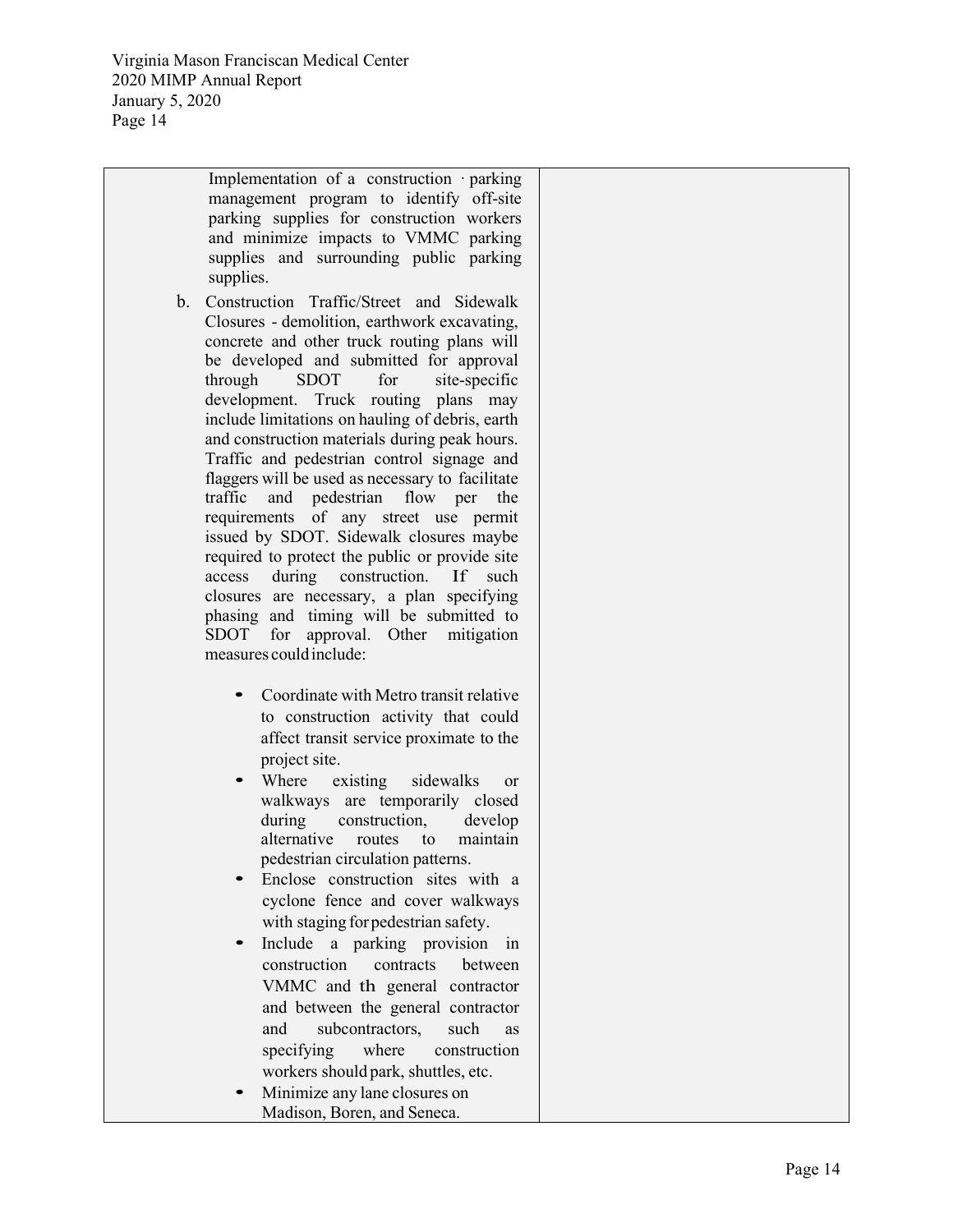| To the extent possible, schedule<br>deliveries at off peak times to avoid<br>congestion.<br>Develop a parking phasing plan to<br>$\bullet$<br>minimize disruptions to the parking<br>supply serving VMMC patients and<br>visitors.<br>Restrict peak period truck traffic<br>During Construction for Future Development - Public<br>Services                                                                                                                                                                                                                                                                                                                                                                                                                                                                                                                                                                                                                                                                                     | No action in reporting period                                                                                                                                                                                                                                                                                                                              |
|---------------------------------------------------------------------------------------------------------------------------------------------------------------------------------------------------------------------------------------------------------------------------------------------------------------------------------------------------------------------------------------------------------------------------------------------------------------------------------------------------------------------------------------------------------------------------------------------------------------------------------------------------------------------------------------------------------------------------------------------------------------------------------------------------------------------------------------------------------------------------------------------------------------------------------------------------------------------------------------------------------------------------------|------------------------------------------------------------------------------------------------------------------------------------------------------------------------------------------------------------------------------------------------------------------------------------------------------------------------------------------------------------|
| 36.<br>The portions of the site that are under construction<br>during phased redevelopment could be fenced and lit, as<br>well as monitored by surveillance cameras to help prevent<br>construction site theft and vandalism.                                                                                                                                                                                                                                                                                                                                                                                                                                                                                                                                                                                                                                                                                                                                                                                                   |                                                                                                                                                                                                                                                                                                                                                            |
| 37.<br>During demolition and construction, recycle<br>construction and debris waste to the extent feasible, based on<br>the existence of hazardous materials.                                                                                                                                                                                                                                                                                                                                                                                                                                                                                                                                                                                                                                                                                                                                                                                                                                                                   | Virginia Mason Franciscan recycles<br>construction wastes and other wastes, as<br>appropriate, and to the extent feasible.                                                                                                                                                                                                                                 |
| During Operation<br>Noise<br>38.<br>Potential noise impacts from emergency vehicle<br>sirens are exempt from the City noise limits. However,<br>VMMC, commercial ambulance companies, Medic One<br>and the City should work jointly to address ambulance-<br>related noise impacts between midnight and 6 AM                                                                                                                                                                                                                                                                                                                                                                                                                                                                                                                                                                                                                                                                                                                    | Ambulance noise continues to be a<br>concern to the community. The<br>Emergency Responders have reported to<br>Virginia Mason Franciscan that their<br>insurance and safety programs require<br>them to use sirens. Virginia Mason<br>Franciscan does not have the ability to<br>influence their risk management, as they<br>are independent corporations. |
| 39.<br>Potential noise impacts could also result from new<br>HVAC equipment and other mechanical equipment<br>associated with new or renovated facilities and from loading<br>docks and any refuse-hauling sites near off-site receivers.<br>The following processes could be implemented to reduce the<br>potential for noise impacts from these sources and activities.<br>a. Select and position HVAC and air handling<br>equipment to minimize noise impacts and<br>maximize noise reduction to the extent<br>possible. When conducting analyses to<br>ensure compliance with the Seattle noise<br>limits, assess sound levels as they relate<br>to the nearest residential uses and any<br>adjacent commercial locations.<br>b. Locate and control exhaust vents for all<br>underground parking facilities to reduce<br>noise at both on- and off-site residential<br>uses and to ensure compliance with the City<br>noise limits.<br>c. Design and site loading docks with<br>consideration of nearby sensitive receivers | No action in reporting period. No<br>complaints received.                                                                                                                                                                                                                                                                                                  |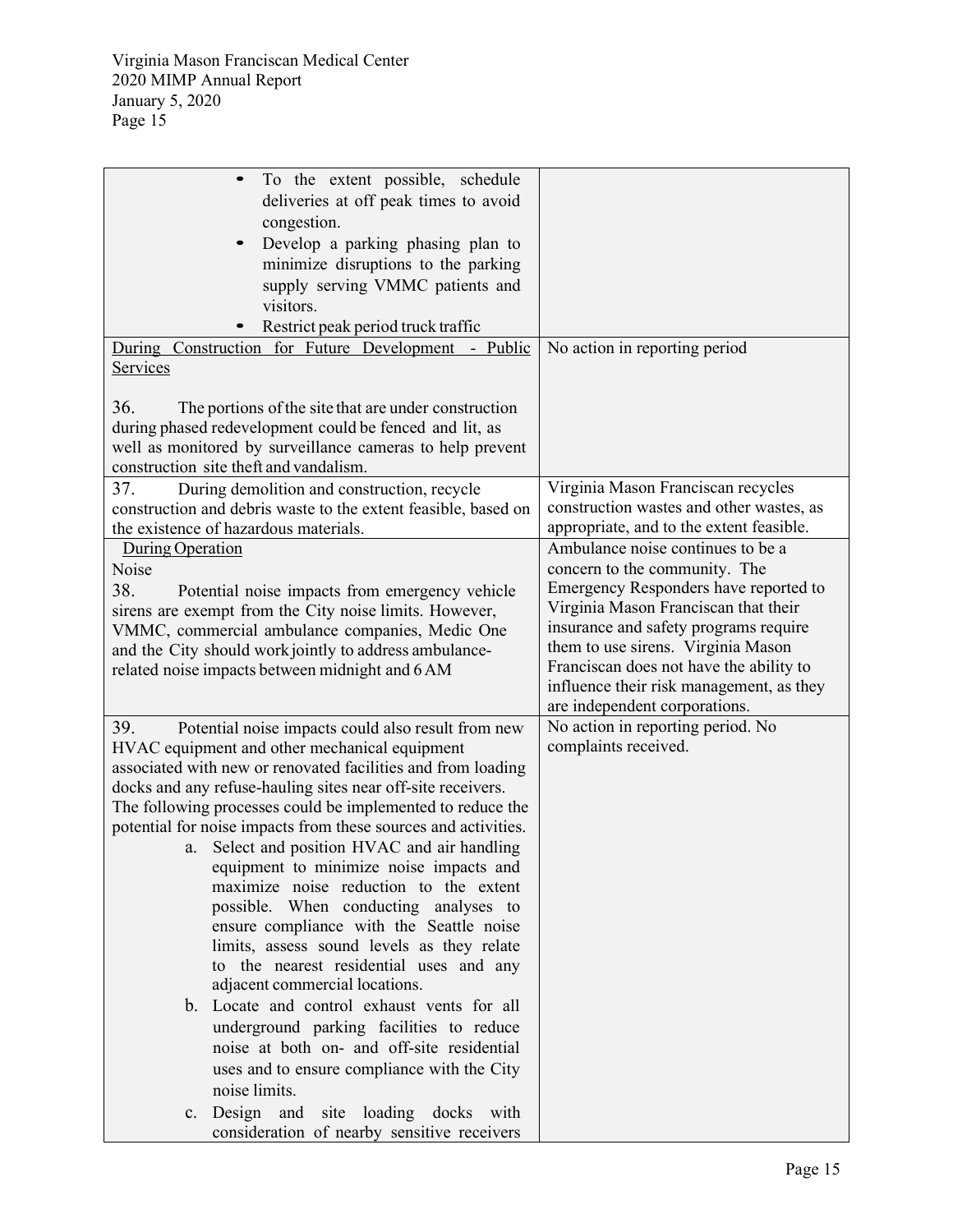| and to ensure that noise from truck traffic to<br>and from the docks and from loading<br>activities would comply with the City noise<br>limits. In locations where loading docks are<br>located near on- and off-site sensitive<br>receivers, evaluate the feasibility of<br>mitigation measures such as implementing<br>limit<br>restrictions<br>to<br>noisy<br>activities<br>associated with deliveries to daytime hours.<br>d. To the extent feasible, design garbage and<br>recycling collection<br>to minimize<br><b>or</b><br>eliminate line-of-sight to nearby sensitive<br>receivers. In addition, work with the<br>collection vendors to schedule collections at<br>appropriate (i.e., least intrusive) times. For<br>example, garbage and recycle hauling<br>contracts could specifically limit pickups to<br>daytime hours so as to avoid potential noise<br>impacts from such activities at night |                                                                                                                                                            |
|---------------------------------------------------------------------------------------------------------------------------------------------------------------------------------------------------------------------------------------------------------------------------------------------------------------------------------------------------------------------------------------------------------------------------------------------------------------------------------------------------------------------------------------------------------------------------------------------------------------------------------------------------------------------------------------------------------------------------------------------------------------------------------------------------------------------------------------------------------------------------------------------------------------|------------------------------------------------------------------------------------------------------------------------------------------------------------|
| 40.<br>Minimize the potential for noise impacts resulting<br>from regular testing of emergency generators by locating the<br>equipment away from sensitive receptors, and equipping the<br>generators with noise controls, including installation of a<br>silencer on the power source and mounting the generator on<br>an isolation system to control ground borne vibration.                                                                                                                                                                                                                                                                                                                                                                                                                                                                                                                                | Virginia Mason Franciscan tests their<br>emergency generators monthly in the<br>early AM. No new complaints have been<br>received in the reporting period. |
| 41.<br>Minimize the potential for noise impacts related to<br>outdoor maintenance activities by ensuring outdoor<br>maintenance is restricted to daytime hours, whenever<br>possible. In addition, minimize the impacts of any noisy<br>outdoor work, such as lawn mowing and leaf blowing, by<br>using the quietest available power equipment and limiting its<br>duration when working near (e.g., within 200 feet) sensitive<br>receivers. Finally, as redevelopment occurs, install exterior<br>electrical outlets at appropriate locations on campus to<br>enable the use of electric power maintenance tools when<br>possible.                                                                                                                                                                                                                                                                          | No changes to current operations during<br>reporting period. No complaints received.                                                                       |
| Aesthetics<br>42.<br>Potential skybridges will be designed and<br>constructed with materials that would contribute to<br>transparency of the skybridge to the extent possible in order<br>to minimize potential impacts to view corridors on<br>campus. Height and width of skybridges will be limited to<br>accommodate the passage of people and supplies between<br>buildings. Approval of the location and final design of any<br>skybridges will occur through the City's Term Permit process                                                                                                                                                                                                                                                                                                                                                                                                            | No action in reporting period                                                                                                                              |
| Light and Glare<br>43.<br>Control light spillage and light trespass, including                                                                                                                                                                                                                                                                                                                                                                                                                                                                                                                                                                                                                                                                                                                                                                                                                                | No action in reporting period                                                                                                                              |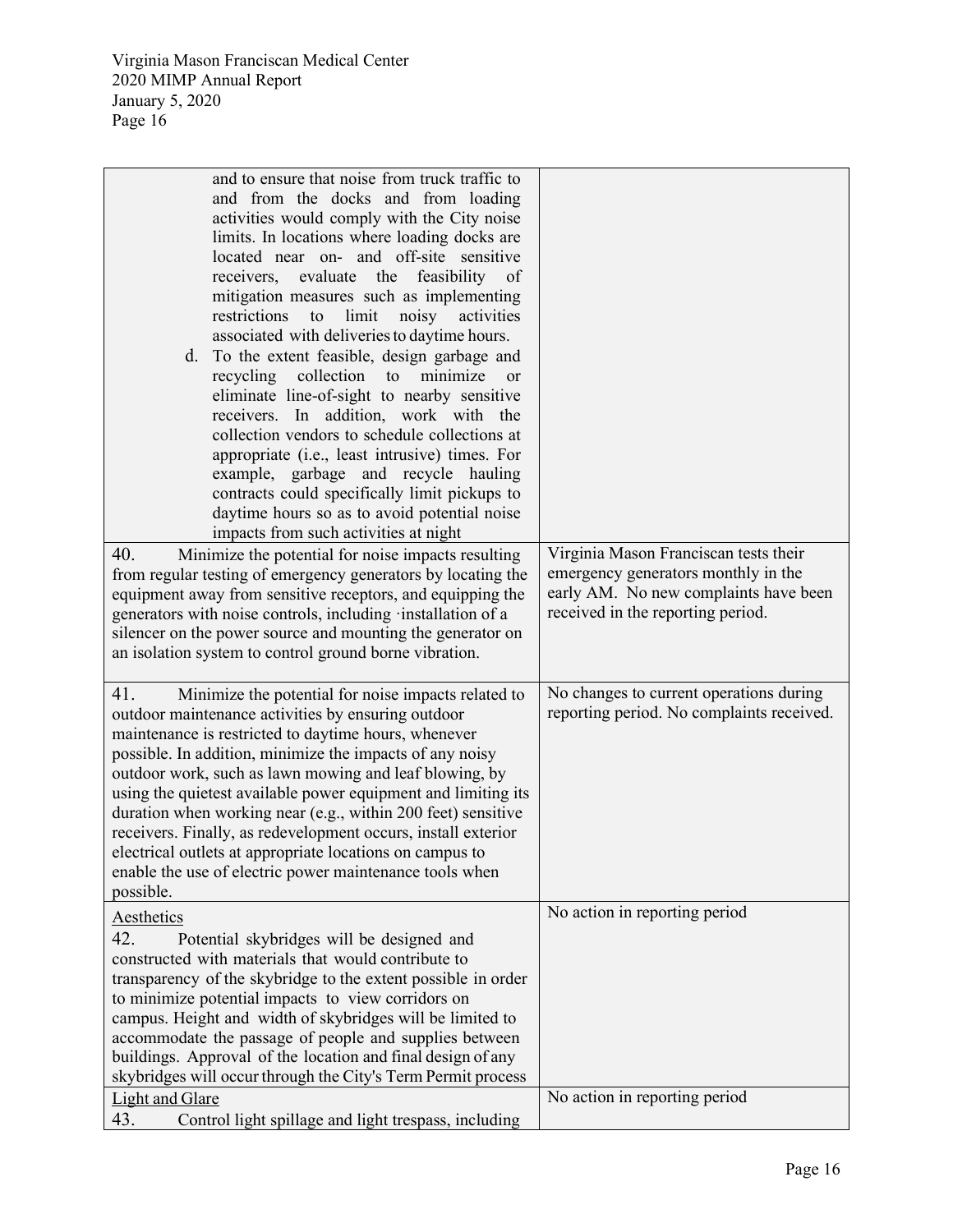| direct glare, through lighting design measures, such as         |                                             |
|-----------------------------------------------------------------|---------------------------------------------|
| luminaire locations, light distributions, aiming angles,        |                                             |
| mounting heights, and shielding. Direct the light from          |                                             |
| exterior lighting fixtures downward and/or upward and away      |                                             |
| from off-site residential land uses.                            |                                             |
| Design new buildings with low reflective glass,<br>44.          | No action in reporting period               |
| window recesses and overhangs, and facade modulation to         |                                             |
| limit light and glare impacts to pedestrians, motorists and     |                                             |
| nearby residents                                                |                                             |
| 45.<br>Use street trees, landscaping and screening at           | Virginia Mason Franciscan continues to      |
| ground level to obstruct reflected glare from impacting off-    | improve the landscaping on the campus,      |
| site receptors.                                                 | per the landscaping master plan.            |
| 46.<br>Include landscaping or screens at the edges of           | No action in reporting period               |
| parking lots and parking structures to obstruct light and glare |                                             |
| caused by vehicle headlights.                                   |                                             |
| 47.<br>Design street-level retail activities to shield light to | No action in reporting period               |
| minimize spilling over onto adjacent residential areas.         |                                             |
| 48.<br>Equip interior lighting with automatic shut-off          | Virginia Mason Franciscan has been          |
| devices consistent with code, function and safety               | replacing select interior fixtures with new |
| requirements.                                                   | LED fixtures whose switching is             |
|                                                                 | appropriate and code compliant.             |
| 49.<br>Provide pedestrian-scale lighting consistent with        | No action in reporting period               |
| code, function and safety requirements.                         |                                             |
| 50.<br>Where feasible, limit the amount of reflective           | No action in reporting period               |
| surfaces.                                                       |                                             |
| Shadows                                                         | No action in reporting period               |
| 51.<br>To the extent feasible, orient the massing of the        |                                             |
| new buildings on adjacent campus open spaces and offsite        |                                             |
| residential uses to minimize the potential shadow impacts to    |                                             |
| these campus resources and offsite uses.                        |                                             |
| <b>Historic Resources</b>                                       | No action in reporting period               |
| 52.<br>Prior to the approval of a demolition permit for a       |                                             |
| building that was constructed 50 years ago or earlier, an       |                                             |
| historical analysis will be required to be submitted to the     |                                             |
| City. An analysis of potential impacts caused by new            |                                             |
| buildings constructed adjacent or across the street from a      |                                             |
| designated historic Landmark is also required at the time of    |                                             |
| Master Use Permit submittal and will be referred to DON         |                                             |
| for review and approval.                                        |                                             |
| Transportation                                                  | No action in reporting period               |
| 53.<br>As part of each project, ensure that pedestrian and      |                                             |
| vehicular circulation needs are addressed in a manner           |                                             |
| consistent with the campus wayfinding plan.                     |                                             |
| 54.<br>As part of each project, provide frontage                | No action in reporting period               |
| improvements to ensure that pedestrian facilities meet          |                                             |
| established city standards at the time of redevelopment.        |                                             |
| The extent of such improvements should take into account        |                                             |
| 'priority design features' as described in the SDOT Right of    |                                             |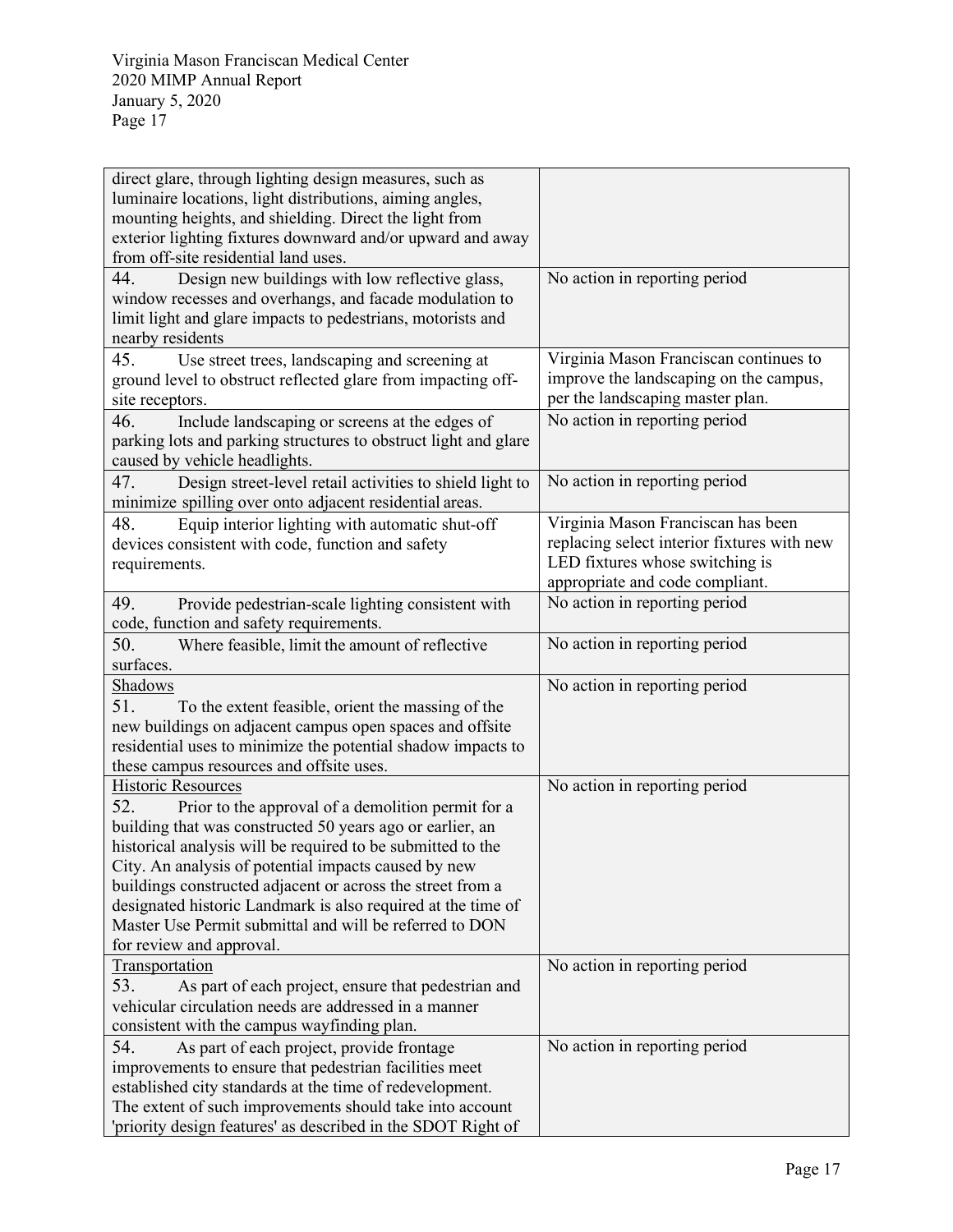|                                                    | Way Manual and the intent of the VMMC Master Plan<br>Design Guidelines.                                                                                                                                                                                                                                                                                                                                                                                                                                                                                                                                                                                                                    |                               |
|----------------------------------------------------|--------------------------------------------------------------------------------------------------------------------------------------------------------------------------------------------------------------------------------------------------------------------------------------------------------------------------------------------------------------------------------------------------------------------------------------------------------------------------------------------------------------------------------------------------------------------------------------------------------------------------------------------------------------------------------------------|-------------------------------|
| 55.                                                | The redevelopment of the 1000 Madison Block<br>under the Proposed Action is of particular significance to<br>the Madison Street corridor and should take into account<br>the need for frontage improvements that would support the<br>planned 'High Capacity Transit Corridor' as well as<br>providing amenities that exceed code requirements that<br>would enhance the pedestrian experience along this<br>segment of Madison Street. Such amenities could include<br>seating areas, more extensive landscaping than required by<br>code, a transit stop shelter that is integrated with the<br>building design, retail uses that help activate the frontage,<br>and weather protection. | No action in reporting period |
| 56.                                                | As part of the review process for master plan                                                                                                                                                                                                                                                                                                                                                                                                                                                                                                                                                                                                                                              | No action in reporting period |
| projects:<br>a)<br>b)<br>$\mathbf{c})$<br>d)<br>e) | Apply updated TMP elements and assess TMP<br>performance<br>Update MIMP parking requirements and<br>reassess long-term campus parking supply<br>recommendations<br>Assess operational and safety conditions for<br>proposed garage accesses and loading areas<br>Assess pedestrian, truck, and vehicular<br>circulation conditions, and identify safety<br>deficiencies that could be remedied as part of the<br>project under review.<br>Assess loading berth requirements and<br>where possible consolidate facilities so that the<br>number of berths campus wide is less than the code<br>requirement.                                                                                 |                               |
| f                                                  | Assess truck delivery routes between<br>VMMC and I-5 and along Boren Street and<br>other arterials to identify potential impacts to<br>roadways along those routes.                                                                                                                                                                                                                                                                                                                                                                                                                                                                                                                        |                               |
| g)                                                 | Reduce the impact of truck movements on<br>local streets and potential conflicts with<br>pedestrians by consolidating loading facilities and<br>managing delivery schedules.                                                                                                                                                                                                                                                                                                                                                                                                                                                                                                               |                               |
| h)                                                 | Evaluate proposed bicycle parking facilities<br>through the following design elements:<br>Bicycle parking access should be<br>ramped and well lit.<br>Bicycle parking should be located<br>close to building entrances or elevators if<br>in a parking structure.                                                                                                                                                                                                                                                                                                                                                                                                                          |                               |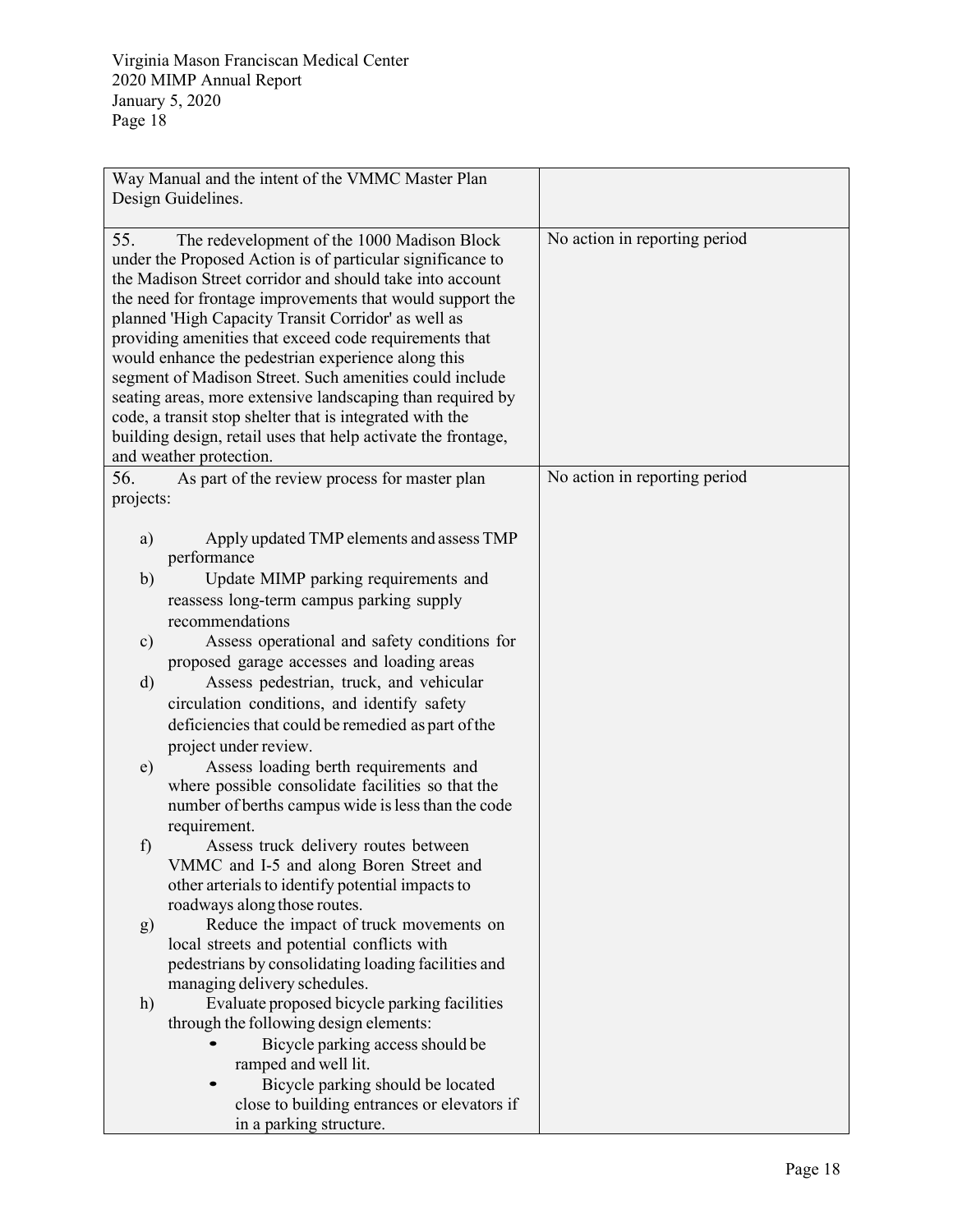| Short-term general bicycle parking<br>areas should be sheltered and secure<br>Long-term staff bicycle parking<br>should be located in enclosures with<br>secure access.<br>Staff lockers for bicycle equipment<br>should be provided in long-term bicycle<br>parking areas.<br>Bicycle racks should be designed to<br>allow a U-lock to secure the frame and<br>wheels to the rack.<br>Bicycle parking should be separated<br>from motor vehicle parking.<br>Shower facilities and locker rooms<br>should be close to the bicycle parking area.                                                                                                                                                                                                                                                                                                                                                                                                                                                                                   |                                                                                                                                                                                                                                                                                                                                                                                                                                                                                                                                                                                                                                                                                                                                                                                                                                                                                                 |
|-----------------------------------------------------------------------------------------------------------------------------------------------------------------------------------------------------------------------------------------------------------------------------------------------------------------------------------------------------------------------------------------------------------------------------------------------------------------------------------------------------------------------------------------------------------------------------------------------------------------------------------------------------------------------------------------------------------------------------------------------------------------------------------------------------------------------------------------------------------------------------------------------------------------------------------------------------------------------------------------------------------------------------------|-------------------------------------------------------------------------------------------------------------------------------------------------------------------------------------------------------------------------------------------------------------------------------------------------------------------------------------------------------------------------------------------------------------------------------------------------------------------------------------------------------------------------------------------------------------------------------------------------------------------------------------------------------------------------------------------------------------------------------------------------------------------------------------------------------------------------------------------------------------------------------------------------|
| 57.<br>As part of the project level environmental review,<br>evaluate the potential for increased vehicular traffic and, if                                                                                                                                                                                                                                                                                                                                                                                                                                                                                                                                                                                                                                                                                                                                                                                                                                                                                                       | The Bus Rapid Transit "G" line is<br>designed and awaiting funding to proceed.                                                                                                                                                                                                                                                                                                                                                                                                                                                                                                                                                                                                                                                                                                                                                                                                                  |
| warranted by anticipated project impacts, implement the<br>following roadway improvements to mitigate impacts.                                                                                                                                                                                                                                                                                                                                                                                                                                                                                                                                                                                                                                                                                                                                                                                                                                                                                                                    | Virginia Mason Franciscan has been<br>working with the neighborhood to express<br>grave concerns about the final alignment                                                                                                                                                                                                                                                                                                                                                                                                                                                                                                                                                                                                                                                                                                                                                                      |
| On 9th Ave from Madison to University<br>a.<br>Streets:<br>Add northbound and southbound<br>$\bullet$<br>Madison<br>left<br>pockets<br>turn<br>at<br>Street/9th Ave within the existing<br>road width.<br>Signalize the intersection of Spring<br>Street/9th<br>Avenue<br>and<br>add<br>a<br>southbound left tum pocket and<br>northbound right tum pocket on 9th<br>Avenue. As part of the redesign of<br>the intersection to add the turn<br>pockets, work with King County<br>Metro to evaluate the relocation of<br>the existing transit stop to optimize<br>commuter use and connections and<br>avoid conflicts with<br>access to<br>Virginia Mason Franciscan facilities.<br>Maintain<br>pedestrian<br>safety by<br>including<br>pedestrian<br>crossing<br>beacons and controls and curb bulbs<br>on Spring Street and on 9th Avenue<br>if there is adequate road width. Add<br>northbound and southbound left tum<br>pockets at Seneca Street/ 9th Ave<br>within the existing road width.<br>Improve sidewalks and roadway | and the negative impacts of the proposed<br>transit line, especially the proposal to<br>eliminate most left turn lanes off Madison,<br>the street parking on Madison and the<br>small gains in transit speed for the<br>significant impacts on the community.<br>First Hill is a community that people<br>travel TO and not just THROUGH. This<br>line design prioritizes through traffic at<br>the expense of the community's needs.<br>We have also expressed concerns about<br>the current plan to replace electric buses<br>with diesel buses and have requested that<br>First Hill be prioritized for electric buses<br>when they are available. To-date, there<br>has been no response to our concerns. The<br>project appears to be moving forward<br>without changing to meet these concerns,<br>even though some ideas have the potential<br>to reduce the project costs considerably. |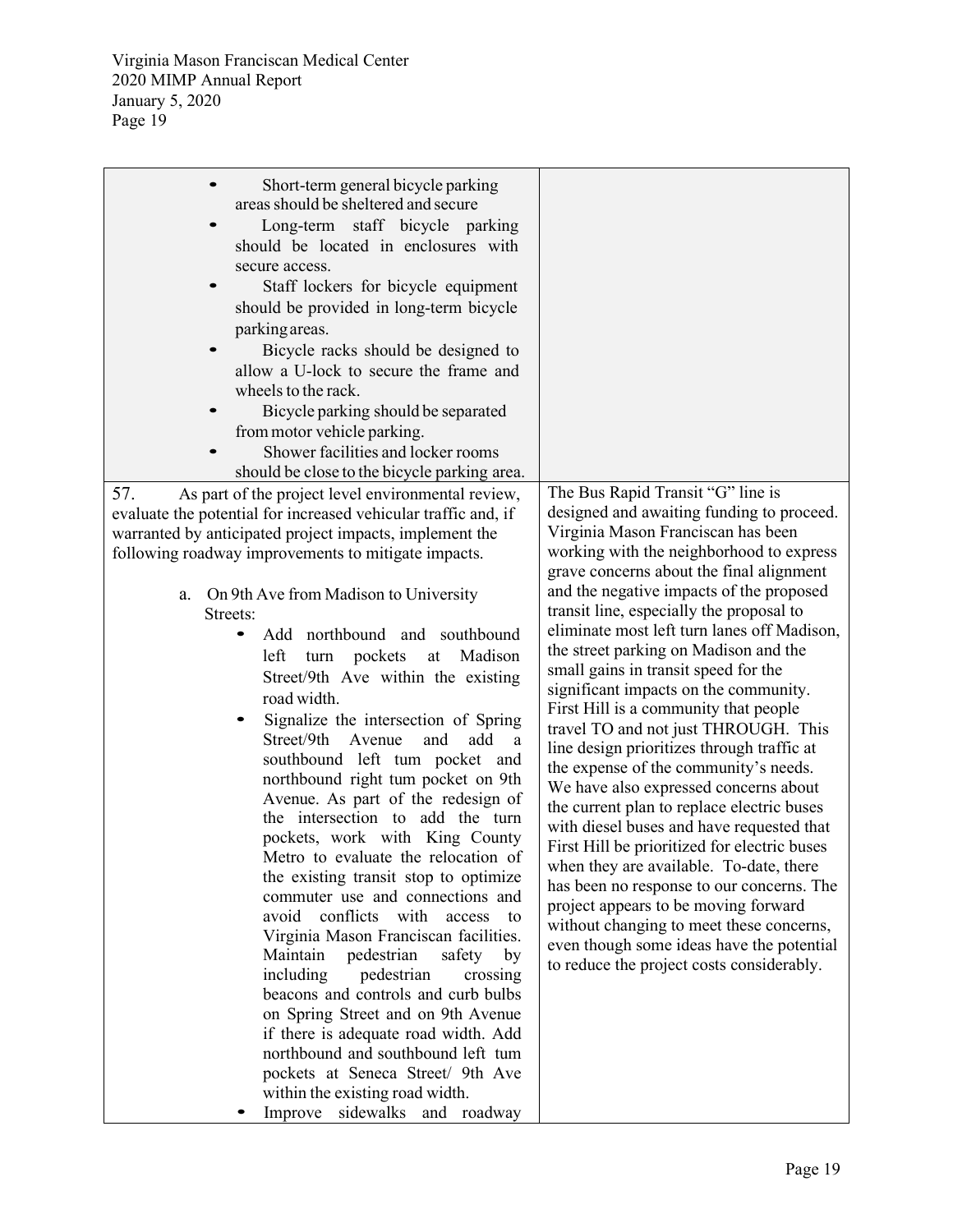| crossings to enhance pedestrian                                                                                                                             |                                          |  |
|-------------------------------------------------------------------------------------------------------------------------------------------------------------|------------------------------------------|--|
| safety<br>part<br>of<br>frontage<br>as                                                                                                                      |                                          |  |
| improvements when the 9th Avenue                                                                                                                            |                                          |  |
| Garage and Buck Pavilion sites are                                                                                                                          |                                          |  |
| redeveloped.                                                                                                                                                |                                          |  |
| On Seneca Street:<br>b.                                                                                                                                     |                                          |  |
| Signalize the intersection of Seneca<br>Street/ Terry Ave when the hospital<br>core is redeveloped, and the south<br>leg of the intersection is constructed |                                          |  |
| as a garage access.                                                                                                                                         |                                          |  |
| Remove the<br>Lindeman<br>Garage                                                                                                                            |                                          |  |
| Seneca<br><b>Street</b><br>and<br>access<br>on                                                                                                              |                                          |  |
| provide a new access on 9th Avenue                                                                                                                          |                                          |  |
| when the Lindeman Pavilion is                                                                                                                               |                                          |  |
| expanded.                                                                                                                                                   |                                          |  |
|                                                                                                                                                             |                                          |  |
| c. At Spring Street/ 8th Ave, provide a                                                                                                                     |                                          |  |
| northbound right turn lane within the                                                                                                                       |                                          |  |
| existing road width or shift the stop control to                                                                                                            |                                          |  |
| the northbound/southbound movements.                                                                                                                        |                                          |  |
| Public Services - Police                                                                                                                                    | No action in reporting period.           |  |
| 58.<br>Include permanent site design features to help                                                                                                       |                                          |  |
| reduce criminal activity and calls for service, including:                                                                                                  |                                          |  |
| orienting buildings towards sidewalks, streets and/or public                                                                                                |                                          |  |
| open spaces; providing convenient public connections                                                                                                        |                                          |  |
| between buildings onsite and to the surrounding area; and                                                                                                   |                                          |  |
| providing adequate lighting and visibility onsite, including<br>pedestrian lighting.                                                                        |                                          |  |
| 59.<br>Apply Crime Prevention through Environmental                                                                                                         | No action in reporting period            |  |
| Design (CPTED) principles to the development of its open                                                                                                    |                                          |  |
| space and public amenities to enhance the safety and                                                                                                        |                                          |  |
| security of the areas.                                                                                                                                      |                                          |  |
| Public Services - Water/Sewer/Storm water                                                                                                                   | No action in reporting period            |  |
| 60.<br>Evaluate the impact of development on the sewer                                                                                                      |                                          |  |
| infrastructure from the development site to where SPU's                                                                                                     |                                          |  |
| collection system connects to King County interceptors                                                                                                      |                                          |  |
| (approximately 4,500 LF downstream).                                                                                                                        |                                          |  |
| No action in reporting period<br>61.<br>Consider the installation of low impact                                                                             |                                          |  |
| development measures such as bioretention cells or                                                                                                          |                                          |  |
| bioretention planters to reduce the demand on storm water                                                                                                   |                                          |  |
| infrastructure.                                                                                                                                             |                                          |  |
| 62.<br>Continue implementation of EnviroMason                                                                                                               | No changes in reporting period           |  |
| measures and other measures to reduce the demand on                                                                                                         |                                          |  |
| water and sewer.                                                                                                                                            |                                          |  |
| 63.<br>Implement the VMMC's Goal and Objective - To                                                                                                         | Virginia Mason Franciscan continues to   |  |
| build facilities that are resource- efficient - Participate in                                                                                              | strive to recycle as many of our waste   |  |
| the Seattle 2030 District challenge. Public Services - Solid                                                                                                | streams as feasible, in conjunction with |  |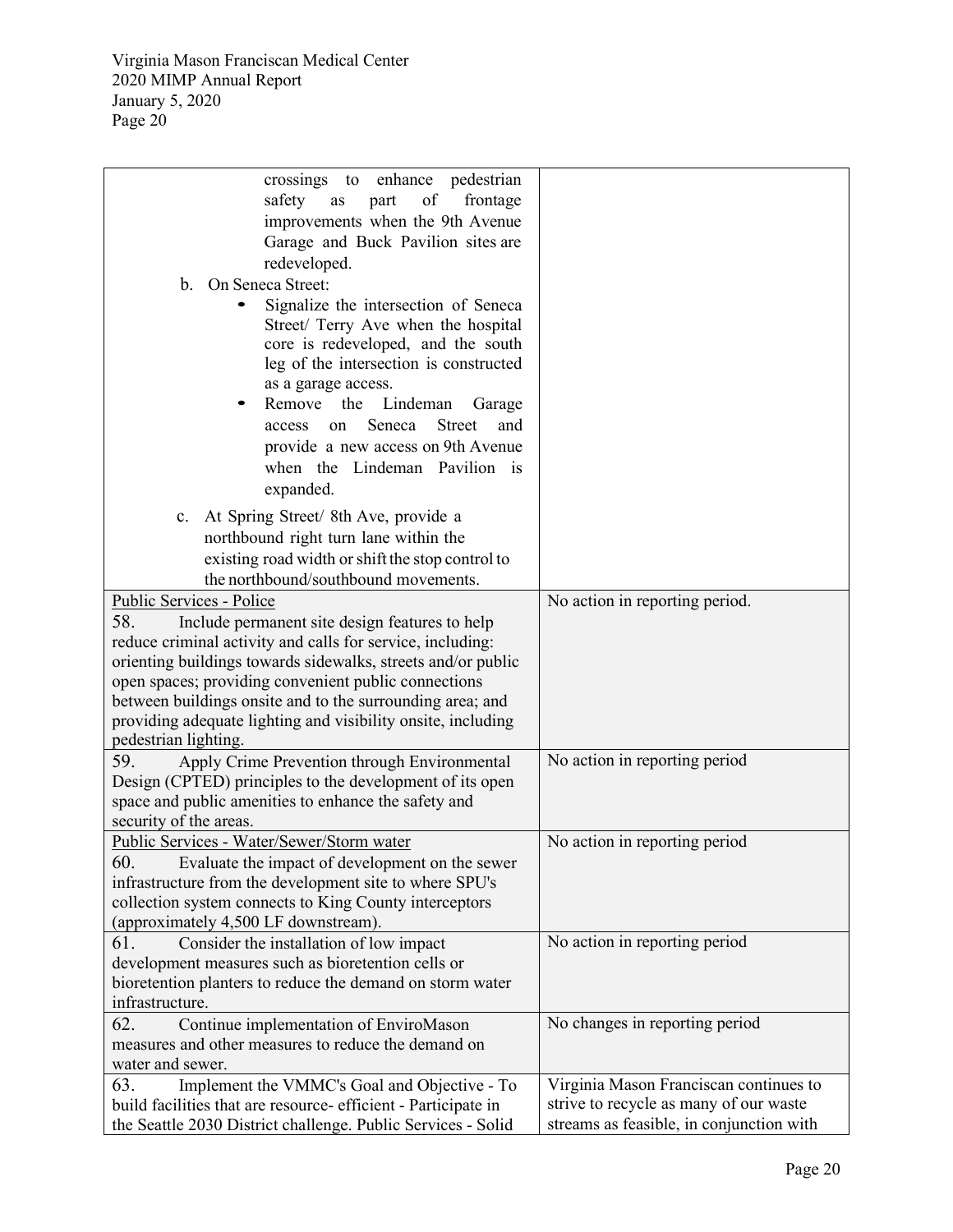| Waste Continue implementation of EnviroMason measures,<br>VMMC's environmental stewardship initiative, to include<br>waste reduction programs, such as recycling operating<br>room plastics, food waste composting, hazardous waste<br>recycling, and general office recycling. | the requirements of the diverse waste<br>haulers. This has become more<br>challenging recently as our waste haulers<br>are increasing their compliance<br>requirements and have fewer options for<br>resale due to trade issues. |
|---------------------------------------------------------------------------------------------------------------------------------------------------------------------------------------------------------------------------------------------------------------------------------|----------------------------------------------------------------------------------------------------------------------------------------------------------------------------------------------------------------------------------|
| Public Services -- Solid Waste                                                                                                                                                                                                                                                  | No changes in reporting period                                                                                                                                                                                                   |
| Continue implementation of EnviroMason<br>64.                                                                                                                                                                                                                                   |                                                                                                                                                                                                                                  |
| measures, VMMC's environmental stewardship initiative,                                                                                                                                                                                                                          |                                                                                                                                                                                                                                  |
| to include waste reduction programs, such as recycling                                                                                                                                                                                                                          |                                                                                                                                                                                                                                  |
| operating room plastics, food waste composting, hazardous                                                                                                                                                                                                                       |                                                                                                                                                                                                                                  |
| waste recycling, and general office recycling.                                                                                                                                                                                                                                  |                                                                                                                                                                                                                                  |

- C. Virginia Mason Franciscan's SAC is currently several members short of its full complement. Filling these vacancies will likely be deferred until there are active projects for the SAC to advise upon, or when the SAC goes below the minimum number of active members.
- D. Virginia Mason Franciscan hosted a Standing Advisory Committee meeting on September 24, 2020 for 2020 to review the Master Plan in general. (5) SAC members attended. Administrative SAC matters were discussed, and new co-chairs were elected. No other actions were taken by the SAC.
- E. Virginia Mason Franciscan has been actively participating in promoting the Public Realm Action Plan (PRAP) adopted by SDOT for First Hill that describes improvements to several streets on First Hill that are within the Major Institution Overlay Boundary. The impacted streets are Terry Avenue, University and Terrace Street. Virginia Mason Franciscan has been advocating with the First Hill community for developers to include PRAP recommendations into their proposed projects for First Hill and has been successful at influencing the projects favorably towards the PRAP. Virginia Mason Franciscan has participated as a member of the First Hill Improvement Association in the successful request from the Washington State Convention Center to spend some of their street and alley vacation mitigation funds on First Hill to improve Terry Avenue. This project is on hold, as public meetings have been cancelled due to Covid-19 restrictions. It is not clear when this project will resume design.
- F. Virginia Mason Franciscan has also been actively engaged with SDOT and King County Metro in planning Bus Rapid Transit Line (BRT) improvements to Madison Avenue, at the south edge of the MIO. Virginia Mason Franciscan has provided representation at several public meetings, and smaller focus group meetings to advance the development of the BRT line. Virginia Mason Franciscan's previously stated concerns about the currently proposed alignment blocking access to the Emergency Department from Madison Street for non-emergency vehicles are still in effect. Virginia Mason Franciscan has been meeting with FHIA and the BRT consulting team discussing the potential for the First Hill BRT stops on Madison to shift from Center Access to Sidewalk access. This realignment would eliminate the need to block most of Madison Avenue's north/south left turns in First Hill, and would substantially reduce the cost of the BRT line and allow this BRT line to share vehicles with other BRT lines for maintenance purposes, while improving mobility on First Hill. Virginia Mason Franciscan is encouraged that the current project eliminates "wired" streetcars in favor of buses, and dismayed that the buses selected are diesel, considering diesel's adverse health effects. We have asked that the project replace them with all-electric vehicles now, or at the next replacement of the custom buses for this route. The responses we have had from the BRT consulting team is that there will be no changes. This is profoundly disappointing, considering that less expensive, more health-conscious and more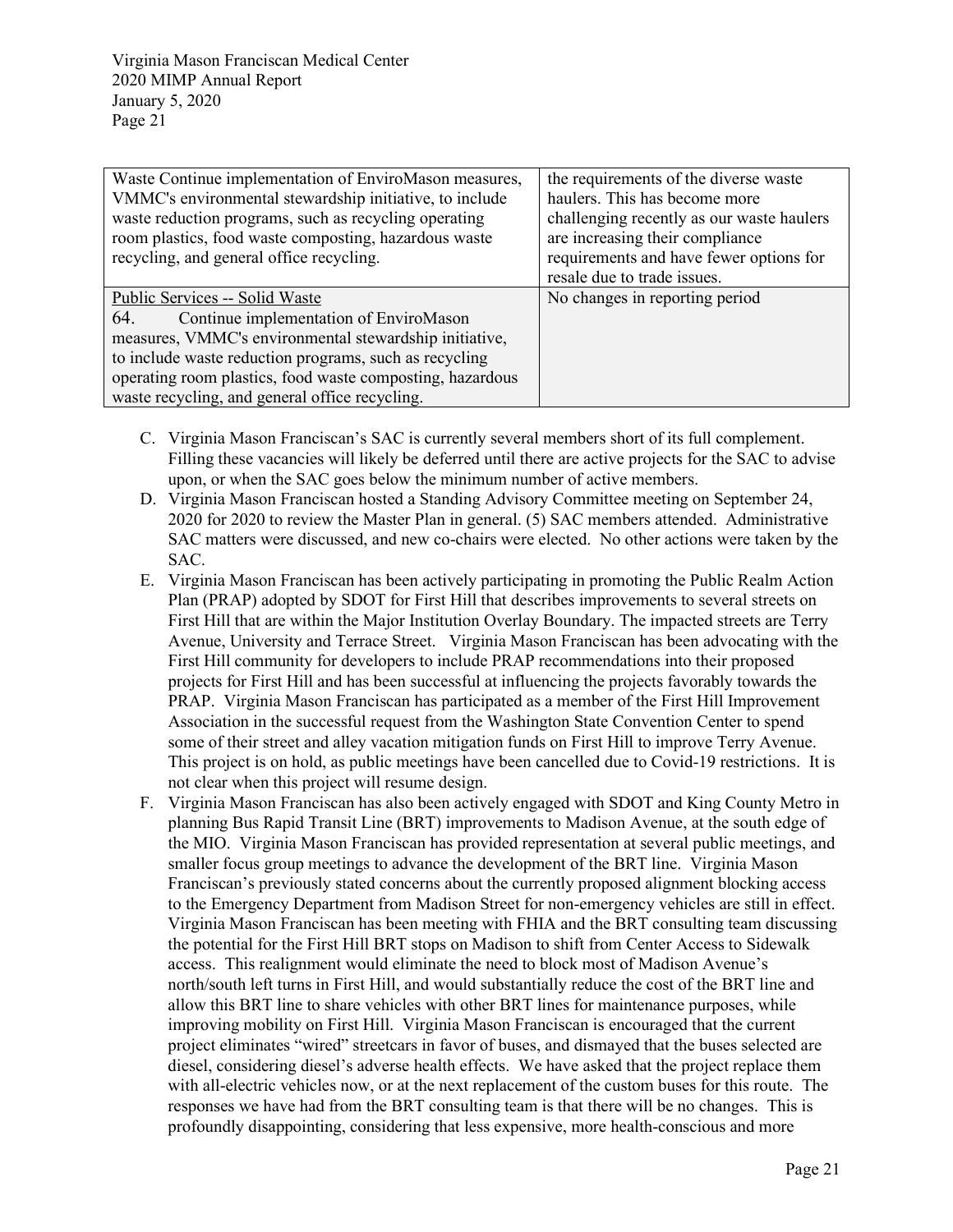flexible options were being proposed, and we had the time to redesign, and the savings from the changes to cover the redesign costs.

G. The Major Institution Master Plan, Design Guidelines and Environmental Impact Statement are available on Virginia Mason Franciscan's website at:<https://www.virginiamason.org/MIMP>

## III. **Major Institution Development Activity Initiated or Under Construction Within the MIO Boundary During the Reporting Period:**

- A. List & Describe Development Activity Initiated or Under Construction (Non-Leased Activity)
	- a. Numerous small tenant improvement projects have occurred within the existing buildings. They have not affected the aspects of the campus governed by the MIMP legislation.
- B. Major Institution Leasing Activity to Non-Major Institution Uses.
	- a. Virginia Mason Franciscan has not leased additional space within its MIO to Non-Major Institution uses within the reporting period.

## IV. **Major Institution Development Activity Outside but within 2,500 Feet of the MIO District Boundary:**

- A. Leasing Activity During the Reporting Period
	- a. Virginia Mason Franciscan currently does not lease any space outside, but within 2,500 feet of the MIO boundary, except for their lease holdings in Metropolitan Park West, 1100 Olive Way, Seattle, WA 98101 which is located within the Downtown Zone, and therefore exempt from MIMP-related adjacency concerns; and a small consulting office in the Stimson-Green Mansion at 1204 Minor Avenue, Seattle, WA 98101 for our Grief Counseling services. The Stimson-Green lease is allowable per SMC 23.69.022 as a permitted use in the HR zone. It does not displace residential or street-level commercial uses.
	- b. Virginia Mason Franciscan has not leased additional space or given up leased space within 2,500 feet of the MIO during the Reporting Period.
	- c. Some of Virginia Mason Franciscan's leased off-site parking within 2,500 feet of the MIO has been changed or relocated. This offsite parking is allowed per 23.69.022 a.1, and is included in the Transportation Management Plan, per 23.69.022.a.5.
- B. Land and Building Acquisition During the Reporting Period
	- a. Virginia Mason Franciscan has not acquired land or buildings within 2,500 feet of the MIO during the Reporting Period.
- V. **Progress made in achieving the Goals and Objectives contained in the Transportation Management Program towards the reduction of Single-Occupant Vehicle use by Institution Employees, staff and/or students:**
- A. General Overview of progress in achieving the goals and objectives contained in the TMP: The Building Transportation Coordinator is Sandra Franz

|         | Proposed TMP                                                                                      | <b>Progress Made</b>                                                                         |
|---------|---------------------------------------------------------------------------------------------------|----------------------------------------------------------------------------------------------|
| TRANSIT | 1. Lower the cost of transit<br>commutes:<br>a. Provide 75% transit<br>subsidy for bus, ferry and | ORCA passes are available to<br>employees at a pre-tax cost to the<br>employee of \$50/year. |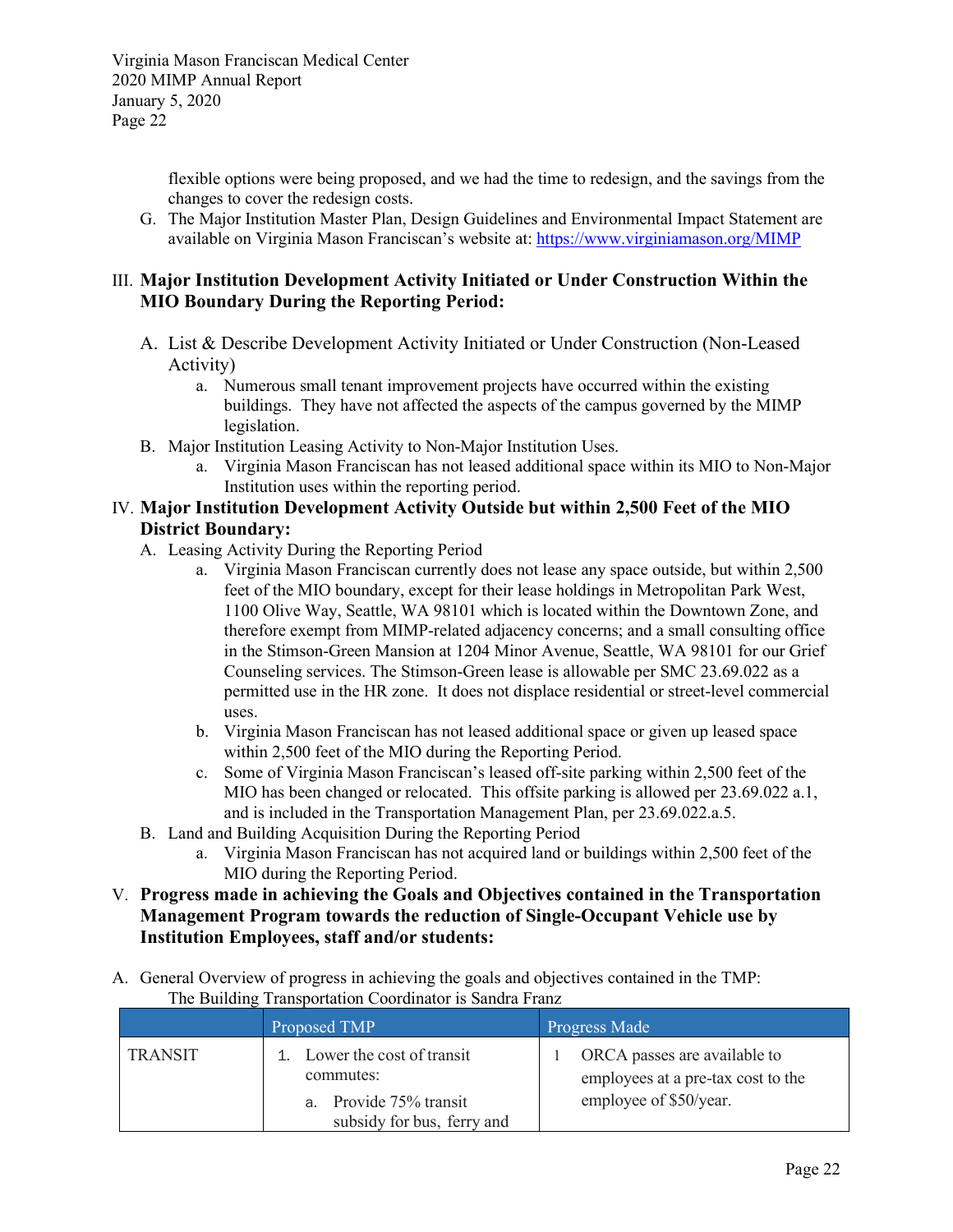| trains through the ORCA<br>program<br>Provide a guaranteed ride<br>b.<br>home in case of family<br>emergency<br>Provide Zipcar access to<br>c.<br>employees for personal<br>and business use (5 hours<br>each per month)<br>d. Provide fleet vehicles for<br>business use | a. Metro's current fare cost for bus,<br>which is least expensive, is<br>\$2.75 for adults one way. A full-<br>time employee working 220<br>days/year (minus vacation = $210$<br>days) would pay \$1,155/year for<br>comparable coverage, one zone.<br>b. Virginia Mason Franciscan<br>continues to provide guaranteed<br>ride home in case of family<br>emergencies.<br>a. Virginia Mason Franciscan has<br>fleet vehicles for business use |
|---------------------------------------------------------------------------------------------------------------------------------------------------------------------------------------------------------------------------------------------------------------------------|----------------------------------------------------------------------------------------------------------------------------------------------------------------------------------------------------------------------------------------------------------------------------------------------------------------------------------------------------------------------------------------------------------------------------------------------|
| Improve transit access and<br>2.<br>utilization:                                                                                                                                                                                                                          | Improve Transit Access and<br>2.<br>Utilization:                                                                                                                                                                                                                                                                                                                                                                                             |
| Continue financial support<br>а.<br>for Metro Bus routes<br>where they benefit<br>Virginia Mason Franciscan<br>employees                                                                                                                                                  | a. Virginia Mason Franciscan<br>continues financial support for<br>Metro Bus Routes where they<br>benefit Virginia Mason Franciscan<br>employees                                                                                                                                                                                                                                                                                             |
| Continue participation in<br>b.<br>Transit Now agreement<br>along with Swedish and                                                                                                                                                                                        | b. Virginia Mason Franciscan<br>continues to participate in the<br>Transit Now agreement.                                                                                                                                                                                                                                                                                                                                                    |
| Harborview Medical<br>Centers to increase service<br>to the King Street Station<br>and the ferry terminal                                                                                                                                                                 | c. Virginia Mason Franciscan<br>continues to participate in and<br>advocate for transit on First Hill<br>transportation concerns via their                                                                                                                                                                                                                                                                                                   |
| Participate in First Hill<br>C.<br>transportation meetings to                                                                                                                                                                                                             | membership in the First Hill<br>Improvement Association.                                                                                                                                                                                                                                                                                                                                                                                     |
| work with Swedish,<br>3.<br>Harborview and Seattle<br>University on common<br>projects such as transit<br>routes                                                                                                                                                          | Virginia Mason Franciscan continues<br>to offer ORCA passes directly as part<br>of our Total Rewards benefits<br>program. The regional pass is good<br>for unlimited rides on Metro Transit,                                                                                                                                                                                                                                                 |
| Continue offering ORCA<br>d.<br>passes to employees through<br>Wageworks, which<br>automatically deducts costs<br>from staff paychecks and<br>applies the appropriate fare<br>reductions stated above to<br>staff purchases for multiple<br>transportation choices        | Community Transit, Everett Transit,<br>Sound Transit, Kitsap Transit, Pierce<br>Transit, King County Water Taxi<br>(Vashon and West Seattle routes),<br>Sound Transit Link light rail, Sounder<br>Commute Rail, Seattle Streetcar,<br>Seattle Monorail, Kitsap Transit Foot<br>Ferry or Kitsap Transit Fast Ferry. It<br>also covers the Vanpool and Vanshare<br>on Community Transit, Metro, Kitsap<br>Transit and Pierce Transit.          |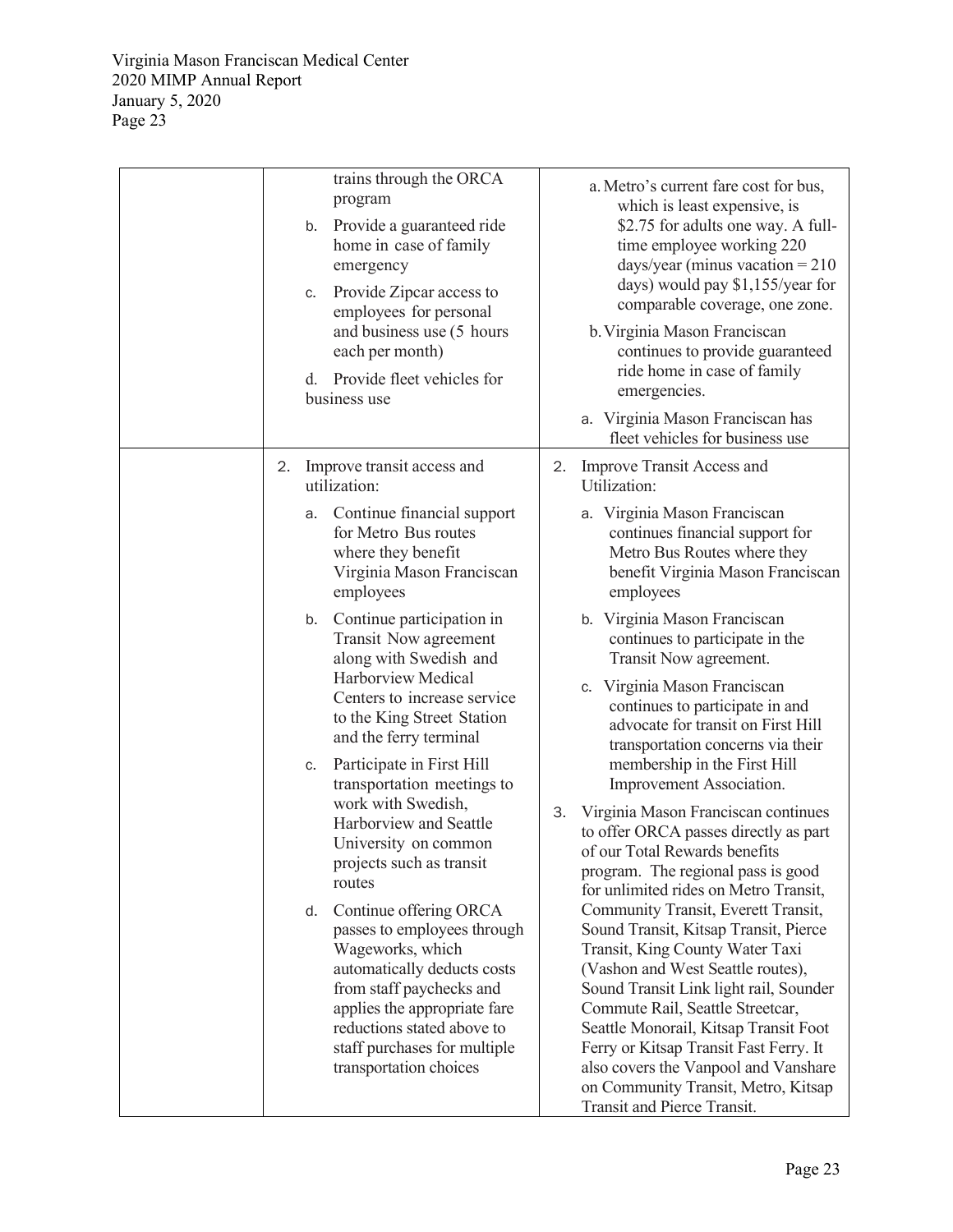|                                                         |                                                                                                                                                                                                                                                                                                                       | a. WageWorks still is used for 75%<br>subsidized passenger ferry passes.                                                                                                                                                                                                                                                                                                                                                                                                                                                                                                                                                                                                                                                                                          |
|---------------------------------------------------------|-----------------------------------------------------------------------------------------------------------------------------------------------------------------------------------------------------------------------------------------------------------------------------------------------------------------------|-------------------------------------------------------------------------------------------------------------------------------------------------------------------------------------------------------------------------------------------------------------------------------------------------------------------------------------------------------------------------------------------------------------------------------------------------------------------------------------------------------------------------------------------------------------------------------------------------------------------------------------------------------------------------------------------------------------------------------------------------------------------|
| <b>HIGH</b><br><b>OCCUPANCY</b><br><b>VEHICLE (HOV)</b> | Maintain the cost of HOV<br>3.<br>commutes below the cost of SOV<br>commutes:<br>Maintain carpool parking<br>a.<br>rates at no more than 75% of<br>equivalent SOV rates<br>Provide free parking for<br>b.<br>vanpools<br>Provide vanpool riders with<br>c.<br>at least a 75% subsidy of the<br>full cost of ridership | Cost of HOV commutes:<br>3.<br>a. Our least expensive employee<br>parking for SOV is \$200/month.<br>b. Parking for carpools is \$200<br>/Month for 2. The carpool<br>occupants split the cost. So, a 2-<br>person carpool rider would pay<br>\$100, which is less than 75% of<br>SOV parking<br>Carpool certification is<br>performed by ABM services, our<br>parking management company.<br>Carpool parking spaces are<br>available to employees in the<br>Benaroya Research Institute<br>garage and in the Tate Mason<br>building garage.<br>c. Vanpools are managed via various<br>transit agencies at different rates,<br>depending on distance, etc. We<br>subsidize vanpools per the above<br>information and provide free<br>parking spaces for vanpools. |
|                                                         | Increase ridership by:<br>4.<br>Continuing an internal<br>a.<br>program for carpool/vanpool<br>matching service ("Going My<br>Way" carpool registration service)<br>b. Promoting the Regional Ride<br>Match System and Rideshare                                                                                      | Virginia Mason Franciscan provides<br>4.<br>links to Rideshare Online to help<br>employees find the right carpool                                                                                                                                                                                                                                                                                                                                                                                                                                                                                                                                                                                                                                                 |
| <b>BICYCLE</b>                                          | Continue providing support<br>5.<br>services that include:<br>a. Locked bike cages with<br>weather protection and a<br>minimum capacity of 75<br>parking spaces<br>b. Shower facilities and lockers<br>in multiple locations<br>c. Support for the Virginia<br>Mason Franciscan Bicycle<br>Club to improve bike       | Virginia Mason Franciscan continues<br>5.<br>to:<br>Provide locked, covered bike<br>a.<br>cages with 143 parking spaces:<br>20 spaces at Emergency entry<br>1.<br>98 spaces in Buck garage<br>i1.<br>15 spaces in BRI garage<br>111.<br>10 spaces in Lindeman garage<br>1V.<br>32 public spaces at building<br>v.<br>entries (uncovered)                                                                                                                                                                                                                                                                                                                                                                                                                          |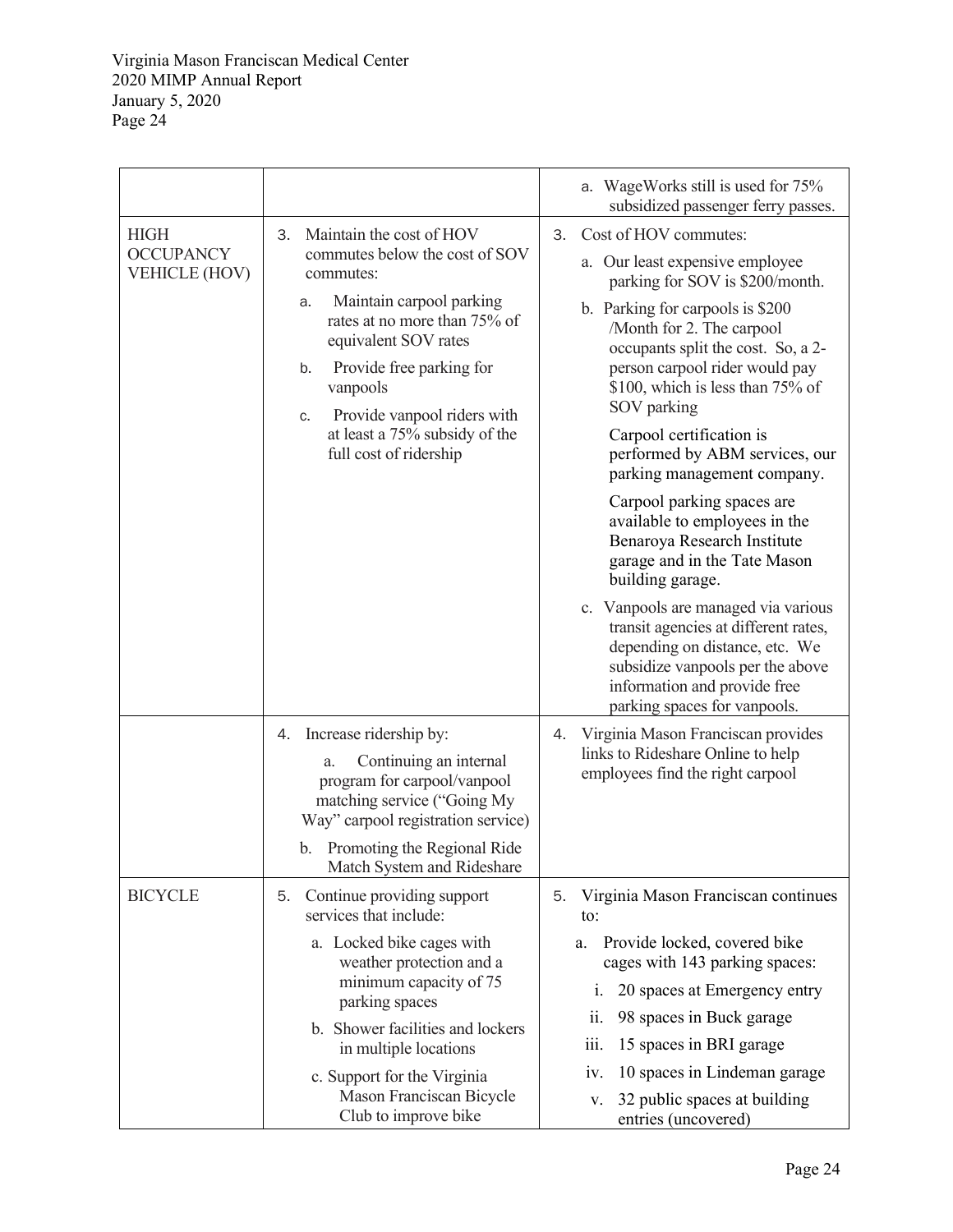|                   | storage, security, shower<br>facilities, and benefits for<br>frequent riders and to<br>encourage ridership                                                                                                                                                                                                                                                                                                                                                                                                                 | Shower facilities and lockers in<br>$\mathbf{b}$ .<br>multiple locations<br>Team members are offered free<br>$\mathbf{c}$ .<br>Jump Bike Access<br>Support for the Virginia Mason<br>d.<br>Franciscan Bicycle club via the<br>Green commute program,<br>information on Biking resources<br>on Vnet, and a Bike Buddy                                                                                                                                                                                                                                                           |
|-------------------|----------------------------------------------------------------------------------------------------------------------------------------------------------------------------------------------------------------------------------------------------------------------------------------------------------------------------------------------------------------------------------------------------------------------------------------------------------------------------------------------------------------------------|--------------------------------------------------------------------------------------------------------------------------------------------------------------------------------------------------------------------------------------------------------------------------------------------------------------------------------------------------------------------------------------------------------------------------------------------------------------------------------------------------------------------------------------------------------------------------------|
| <b>PEDESTRIAN</b> | 6. Develop new programs and<br>incentives to encourage<br>employees to walk to work or to<br>walk during their breaks<br>a. Offer incentives for these<br>activities through the<br>Personal Health Assessment<br>rewards program<br>b. Program benefits will equal<br>those provided to bicycle<br>commuters.                                                                                                                                                                                                             | program.<br>Virginia Mason Franciscan continues<br>6.<br>to promote healthy activities for<br>employees:<br>Through FHIA, we have<br>a.<br>developed two walking loops on<br>First Hill, published a directory of<br>First Hill that includes the<br>walking maps and encourage<br>employees to take a walk during<br>their breaks. Discounted Y<br>membership are available to<br>employees that attend at least 7<br>times a month.<br>Staff who ask for lockers/showers<br>$\mathbf{b}$ .<br>can obtain them in order to                                                    |
| <b>MARKETING</b>  | Maintain "V-Net" Parking and<br>7.<br>Commuter Services website to<br>provide information for<br>publicizing events, issuing<br>street closure notices, and<br>providing training and<br>reminders on the CTR program<br>Either maintain the two<br>8.<br>commuter boards located in the<br>lobby of Buck Pavilion and in<br>the lobby of the hospital, or<br>replace with computer<br>terminals that access Metro trip<br>planning and current traffic<br>conditions as well as marketing<br>features to reduce SOV trips | support their walking habits.<br>7. Vnet continues to improve as a<br>robust intranet for employees, and<br>hosts information on the CTR<br>program.<br>The old Commuter boards are being<br>8.<br>phased out in favor of online<br>resources like One Bus Away, and<br>phone apps. There are still a few<br>locations at our campus where<br>printed bus schedules are offered,<br>including Buck Pavilion.<br>Virginia Mason Franciscan provides<br>9.<br>commuter program policy<br>information via Vnet articles with<br>links to the websites describing the<br>policies. |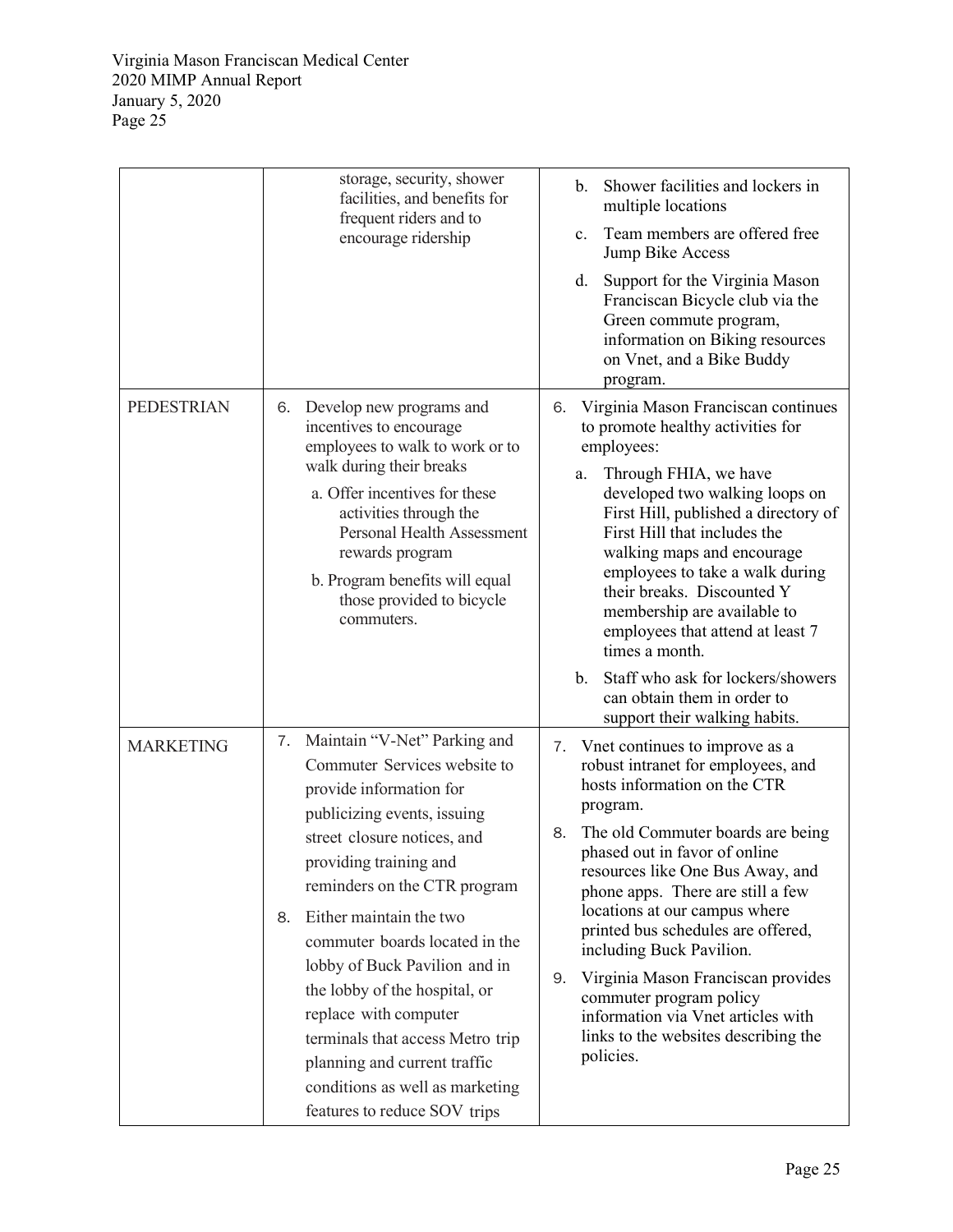|                                         | Provide commuter program<br>9.<br>policy information, program<br>news and updates at least two<br>times per year in emails to all<br>employees and links to the<br>Virginia Mason Franciscan<br>website describing the<br>policies<br>10. Conduct a campus-wide<br>transportation fair twice each<br>year                                                                                                                                                                |                                                                                                                                                                                                                                                                                                                                                                                                                                                                                                                                                                                                                                         |
|-----------------------------------------|--------------------------------------------------------------------------------------------------------------------------------------------------------------------------------------------------------------------------------------------------------------------------------------------------------------------------------------------------------------------------------------------------------------------------------------------------------------------------|-----------------------------------------------------------------------------------------------------------------------------------------------------------------------------------------------------------------------------------------------------------------------------------------------------------------------------------------------------------------------------------------------------------------------------------------------------------------------------------------------------------------------------------------------------------------------------------------------------------------------------------------|
| <b>INSTITUTIONAL</b><br><b>POLICIES</b> | 10. Continue participation in First<br>Hill transportation meetings to<br>work with Swedish,<br>Harborview and Seattle<br>University on common<br>projects                                                                                                                                                                                                                                                                                                               | 11. Virginia Mason Franciscan, Swedish<br>and Harborview continue to<br>participate in the FHIA Transportation<br>committee and have seats on the FHIA<br>Board to advocate for transit and<br>transportation improvements to First<br>Hill.                                                                                                                                                                                                                                                                                                                                                                                            |
|                                         | 11. Participate in city or<br>community-led<br>transportation initiatives or<br>planning that affects<br>Virginia Mason Franciscan<br>12. Investigate and, when<br>appropriate, implement health<br>care delivery tools to reduce<br>patient trips (potential tools<br>include increased use of<br>electronic communications<br>between patients and physicians<br>and the use of shuttle services or<br>other subsidized transportation<br>for specific patient groups) | 12. Virginia Mason Franciscan has<br>developed a robust MyVirginiaMason<br>medical portal/app where patients can<br>securely communicate with their<br>provider team online over transactions<br>including appointments, messages,<br>refills, test results and other<br>transactions. We are also now<br>providing fully online telemedicine<br>visits, as part of our Covid-19<br>response. This has significantly<br>reduced the number of patients<br>traveling to our campus. We also have<br>severely restricted the visitors due to<br>Covid-19 restrictions, so trips by<br>visitors to our patients have also been<br>reduced. |
| <b>PARKING</b>                          | 13. Restrict employee SOV parking<br>on-site during periods of peak<br>demand to encourage use of non-<br>SOV travel modes<br>Provide shuttle service<br>a.<br>between Virginia Mason<br>Franciscan and Metropolitan<br>Park facilities<br>Unbundle parking from tenant<br>b.                                                                                                                                                                                            | 13. SOV parking is restricted on First Hill<br>by availability, as a certain number of<br>the available parking spaces are<br>needed for patients and visitors, for<br>carpools and vanpools and for fleet<br>vehicles.<br>Virginia Mason Franciscan continues<br>to balance demand for parking to<br>support operations with demand for<br>staff parking in their owned lots and                                                                                                                                                                                                                                                       |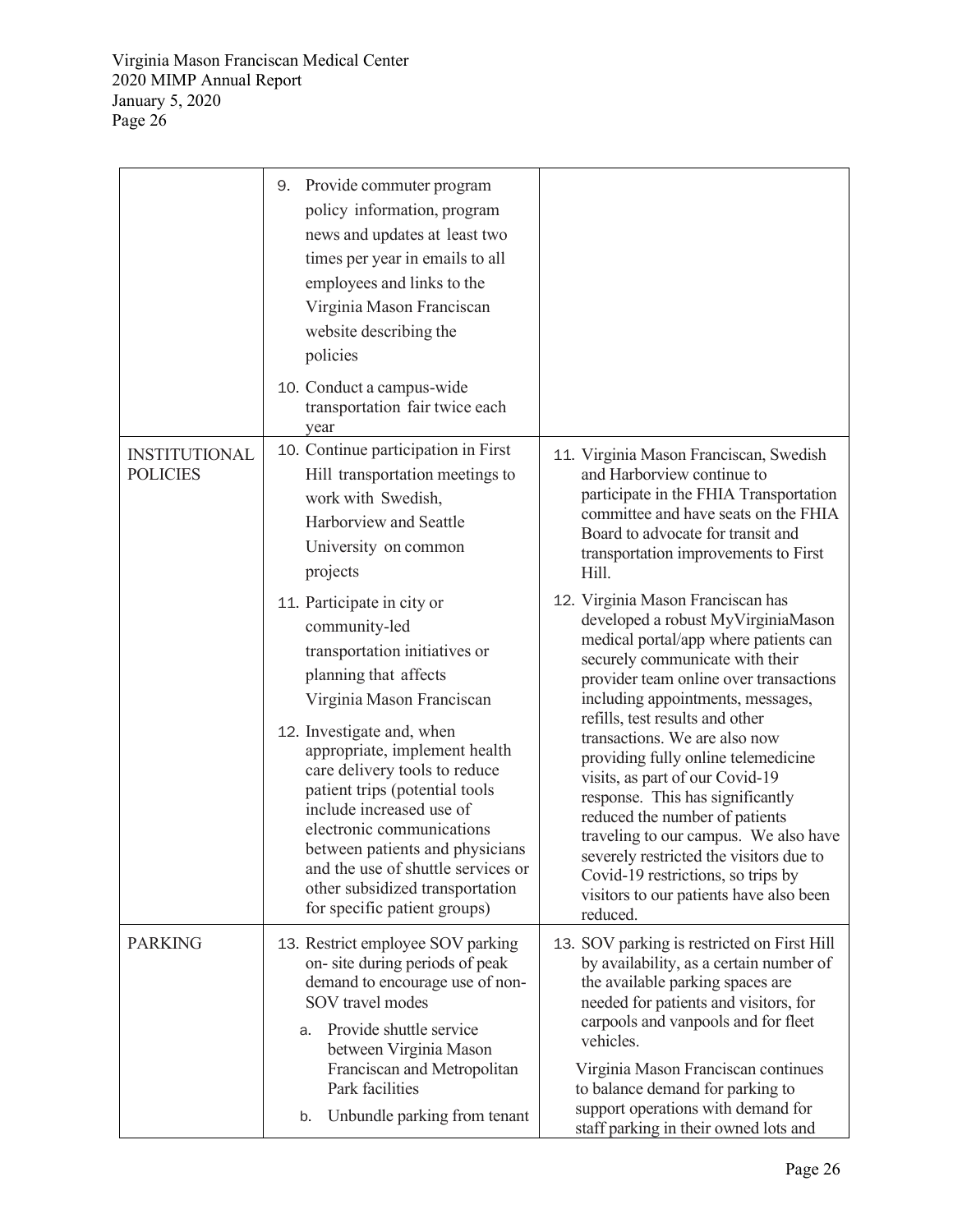|                                                                    | lease agreements<br>Maintain the minimum<br>C <sub>1</sub><br>parking supply necessary to<br>support operations while<br>minimizing impacts to the<br>surrounding community                                                                                                                                                                                                            | facilities. Virginia Mason Franciscan<br>assists staff in finding parking from<br>neighboring property owners, and<br>leases over 1000 parking spaces on<br>First Hill.<br>Neighborhood parking currently<br>averages approximately \$275/month<br>and varies by location. The higher<br>cost is set by demand from downtown<br>overflowing onto First Hill and is a<br>deterrent for most staff.                                                                                                                                                                   |
|--------------------------------------------------------------------|----------------------------------------------------------------------------------------------------------------------------------------------------------------------------------------------------------------------------------------------------------------------------------------------------------------------------------------------------------------------------------------|---------------------------------------------------------------------------------------------------------------------------------------------------------------------------------------------------------------------------------------------------------------------------------------------------------------------------------------------------------------------------------------------------------------------------------------------------------------------------------------------------------------------------------------------------------------------|
|                                                                    |                                                                                                                                                                                                                                                                                                                                                                                        | Virginia Mason Franciscan also offers<br>a Commuter Parking Flexible<br>Spending Account to provide pre-tax<br>savings for out of pocket parking<br>expenses incurred when commuting to<br>and from work.                                                                                                                                                                                                                                                                                                                                                           |
|                                                                    |                                                                                                                                                                                                                                                                                                                                                                                        | The shuttle service between<br>a.<br>Virginia Mason Franciscan and<br>Metropolitan Park facilities is still<br>in operation.                                                                                                                                                                                                                                                                                                                                                                                                                                        |
|                                                                    |                                                                                                                                                                                                                                                                                                                                                                                        | b. Virginia Mason Franciscan leases<br>space to tenants in the Major<br>Institution Overlay who have<br>varying (and minimal) parking<br>needs for their businesses or<br>residences. Their parking is<br>included in their lease but is<br>charged separately as an additional<br>expense. Virginia Mason<br>Franciscan does not lease space<br>from others in the Major Institution<br>Overlay.                                                                                                                                                                   |
| <b>TMP</b><br><b>REGULATION</b><br><b>AND</b><br><b>MONITORING</b> | 14. The goal for the TMP shall be to<br>maintain an SOV commute rate<br>of less than 30% as calculated<br>using the CTR survey<br>methodology for affected<br>employees<br>a. Conduct a biennial survey of<br>employee travel mode choices in<br>partnership with King County<br>Metro<br>b. Provide annual program<br>reports to the City of Seattle<br>Department of Transportation, | 14. The 2013 Master Plan established an<br>SOV goal for Virginia Mason<br>Franciscan employees of 30% or lower.<br>In 2020, this rate was decimated by<br>staff who were unwilling to expose<br>themselves in Transit vehicles to<br>Covid-19. We instituted aggressive<br>plans to shift employees who were not<br>patient-facing to work from home, and<br>in some departments, all staff now<br>work from home. In others, they only<br>commute to the Seattle Main campus<br>for required meetings or interactions.<br>We partnered with the City of Seattle to |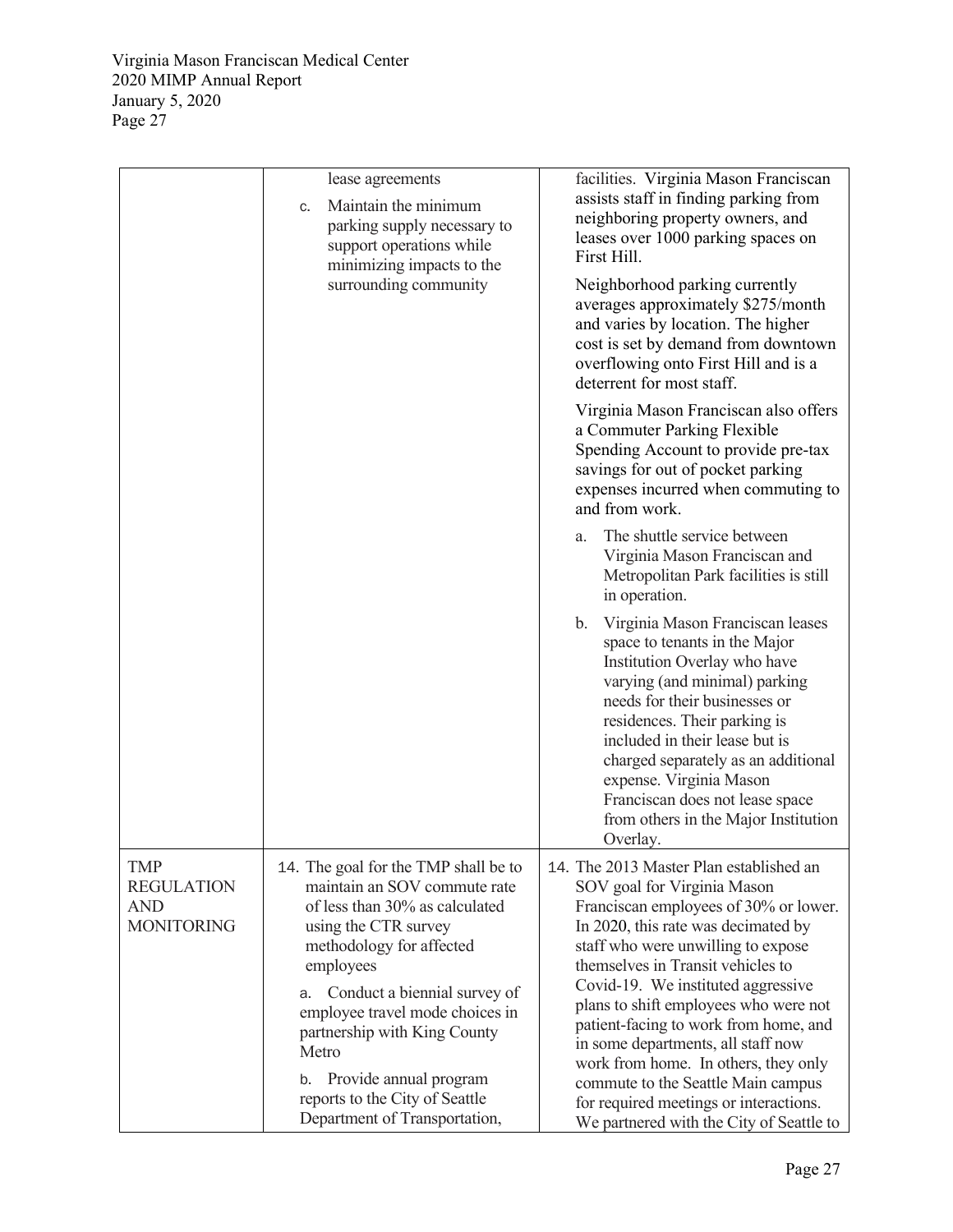| Department of Planning and                                 | provide sufficient parking on the                                                                                                                                                                                                                                                                                                                                                         |
|------------------------------------------------------------|-------------------------------------------------------------------------------------------------------------------------------------------------------------------------------------------------------------------------------------------------------------------------------------------------------------------------------------------------------------------------------------------|
| Development, and the Standing<br><b>Advisory Committee</b> | nearby streets for our staff, and in the<br><b>Washington State Convention Center</b><br>garage, which was very successful.                                                                                                                                                                                                                                                               |
|                                                            | We do not have hard data on how many<br>staff have been working from home.<br>We also do not yet have data to share<br>on how many telemedicine visits have<br>occurred that would otherwise have<br>been scheduled on the Seattle Main<br>campus. The requirements and<br>procedures for Covid-19 continue to<br>change daily, and the data collection<br>has not yet been set in place. |
|                                                            | a. Virginia Mason Franciscan<br>conducts a biennial survey and<br>submits the required<br><b>Transportation Management Plan</b><br>to the required City of Seattle<br>agencies.                                                                                                                                                                                                           |
|                                                            | Virginia Mason Franciscan only<br>a.<br>performs the TMP study every<br>two years and will not have<br>updated information until 2021.                                                                                                                                                                                                                                                    |

Many other factors may have influenced this change in commute patterns, including:

- a. Significantly decreased transit capacity due to Covid-19 distancing requirements inside the buses. Many staff complain that buses that are "Full" are passing them at their bus stops, and that they cannot rely on transit to get them to work on time
- b. The number of staff who are now working from home is substantial at some facilities, up to 80% of staff have migrated to working from home. This will alter our CTR patterns, as we have less staff working in Seattle. We are anticipating that a significant number of staff will continue working from home post-pandemic, and that previous commute patterns have been permanently altered. We suggest that the City of Seattle allow the Major Institutions SACs to reset MIMP CTR goals once the Pandemic ends, as comparisons to 2013 when this Master Plan was approved are no longer a meaningful measure of progress.
- c. Improved bicycle infrastructure is encouraging staff to try bicycling. As well, bicycling is a relatively Covid-19 safe way to commute.